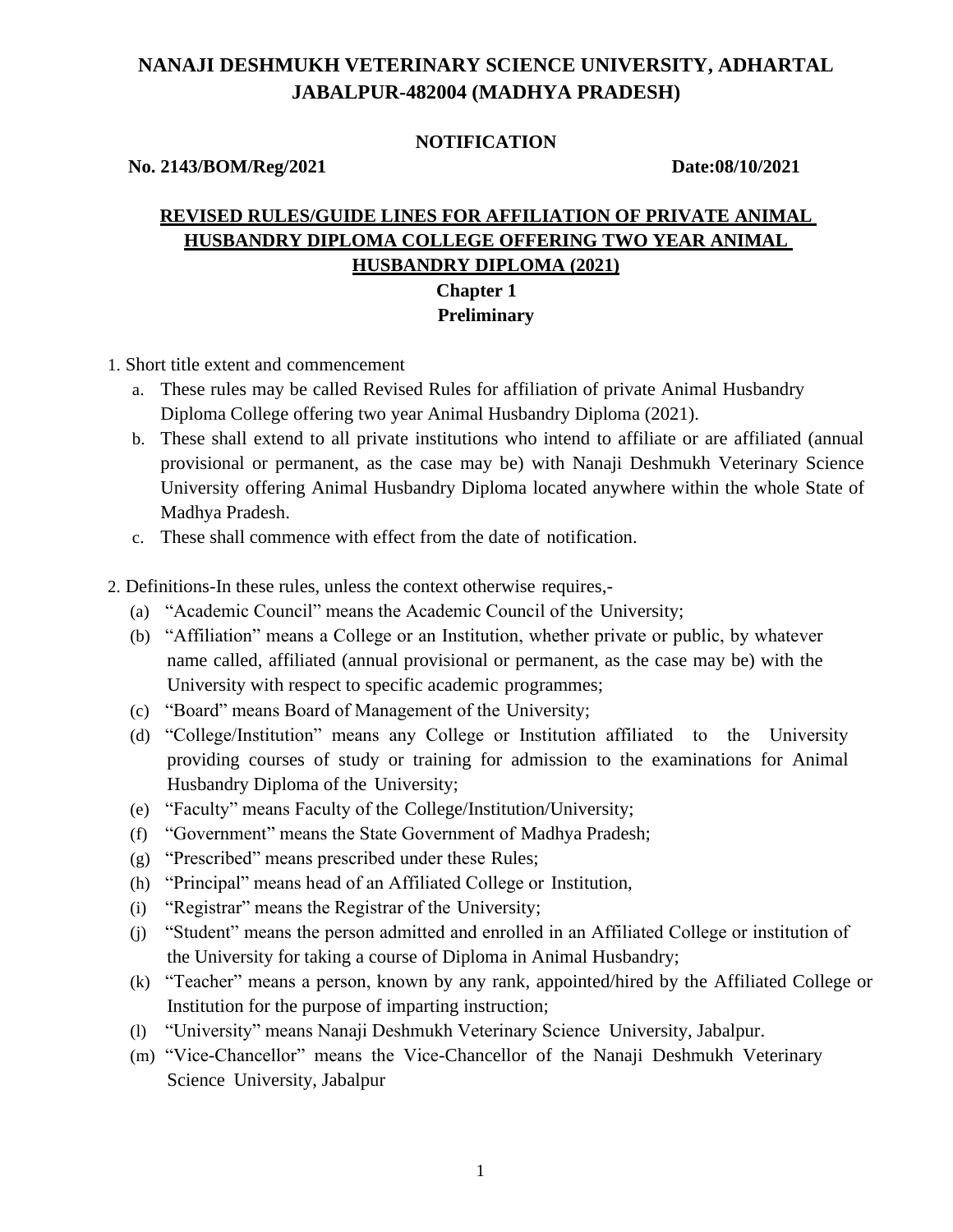# **Chapter II Introduction**

- 1. As provided under the Madhya Pradesh Act No. 16 of 2009, Act No. 32 of 2012 and Amendment Act of No. 15 of 2019 the Nanaji Deshmukh Veterinary Science University (NDVSU) under its functions has been prescribed to affiliate Colleges /Institutions. Therefore, in order to streamline the process of affiliation as well as to provide strict and appropriate guidelines so as to maintain standards of education, these rules are being promulgated.
- 2. Before approaching the University for Affiliation, the Society/Trust should carefully read the prospectus of the University provided for Diploma in Animal Husbandry, as fulfilling the norms, as required in regulations, before the affiliation and thereafter, shall be the sole responsibility of the Applicant Body.
- 3. It is advised that before approaching the University for Annual Provisional Affiliation, the Applicant Body should have duly appointed a professional as a Principal of the proposed College/Institution so that interactions on technical matters can be done with the Principal for better understanding of technical matters.
- 4. University shall not be responsible for any kind of delay in affiliation.
- 5. The University shall be providing Annual Provisional Affiliation to a College/Institution till it does not fulfill the requirements of Permanent Affiliation as mentioned in subsequent sections.
- 6. Any College/ Institution on Annual Provisional Affiliation shall be authorized to mention the status in the form of *"With Annual Provisional Affiliation of NDVSU"* on their signboards, letterheads, properties and other such documents.
- 7. Till a College/Institute is permanently affiliated to the university as provided in these rules, the College/Institute shall not be authorized to declare its status anywhere as *"Affiliated to NDVSU"*. This is being prescribed in public interest and correct status depiction to the students.
- 8. These rules are complimentary to the provisions *in vogue* or made in future by regulatory bodies like Controlling Body etc. By no means, these rules shall be overriding the provisions laid down by such bodies.

#### **Chapter III General rules**

- 1. It shall be mandatory for the existing as well as future institutes to abide by these Rules. Existing Annual Provisionally Affiliated Colleges/Institute(s) shall fit in these rules automatically, depending upon the stage in which they are currently running. They will have to switchover to these provisions immediately.
- 2. Once, any institute is given Annual Provisional Affiliation, it shall be mandatory for that Institute/College to implement the directions/advice of the University, failing which, such Institute/College shall be inviting penalty, which may be financial, disallowing future admissions and/or stoppage of affiliation.
- **3.** Only those Bodies/Trusts/Societies, which have been provided permission/NOC for opening a College/Institute by the Government of Madhya Pradesh for providing 2 years post  $10+2$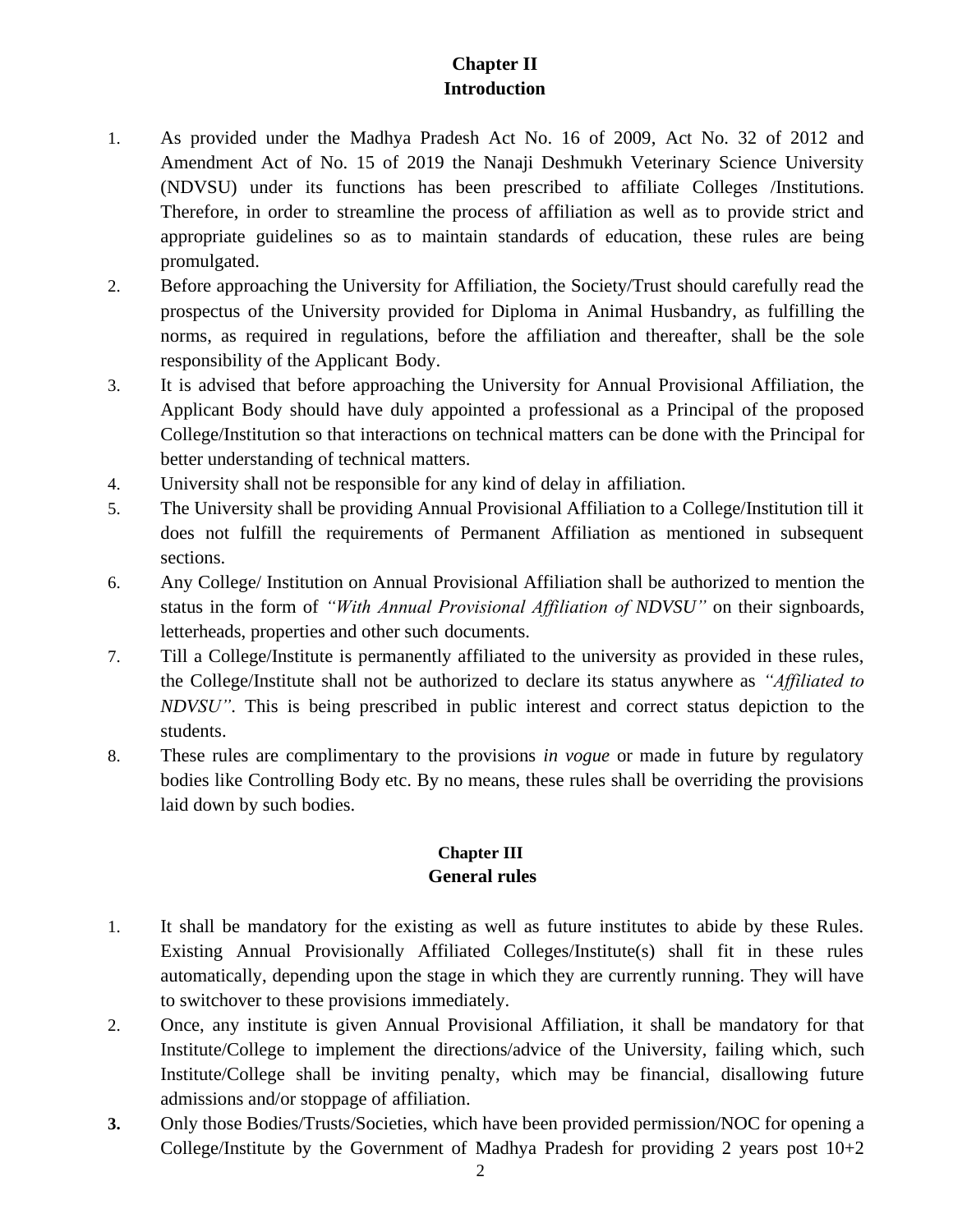Animal Husbandry Diploma shall be eligible to apply first for Annual Provisional Affiliation to the university for Diploma in Animal Husbandry. **The NOC is only an in-principle permission of the state government to approach NDVSU for affiliation and does not confer any legal right on any institution to be affiliated to the University unless it is found to be fulfilling all the eligibility conditions prescribed for such affiliation.**

- 4. It shall be the sole responsibility of the Applicant Body/Affiliated College to satisfy the requirements of the programme. The University shall not be responsible for any legal and financial liabilities arising out of the matters connected with the Applicant Body/Affiliated College/Institutions. The University shall also be not liable for any sort of (full or part) compensation regarding any matter pertaining to any party including students and or staff etc.
- 5. Annual Provisional Affiliation shall be for the academic purposes only. The Applicant body/College shall be bound to follow all directives of the Government/Department of Animal Husbandry/University etc.
- 6. The applicant body shall apply on the *'Prescribed application form*' having an enclosed Self Declaration on a Non-Judicial Stamp paper of **Rs. 1,000/- (Rupees One thousand only)**  regarding facilities developed by the Applicant Body as per prescribed norms for the first year and preparedness for the second year and growth plan.
- 7. If at any time during the continuation of Annual Provisional Affiliation, the Government/University raises any objection regarding adequacy of facilities, it shall be mandatory on the part of the College/Institute to fulfill the same in the prescribed time bound manner.
- 8. Any punitive/suggestive/advisory action by the Government of Madhya Pradesh /Department of Animal Husbandry/ University shall be binding to the Institute/College.
- 9. The University may appoint such number of Visitors or Inspectors, as it may deem requisite, to inspect any Annual Provisional Affiliated College/Institute or to attend any examination or any other affair as the University deems fit. The visitors shall not interfere with the conduct of any training or examination, but shall report to the Vice-Chancellor on the adequacy of the standards including staff, equipment, accommodation, training and other facilities as prescribed. The report of the Visitor(s) shall be treated as confidential unless in any particular case the Vice-Chancellor otherwise directs.
- 10. The University shall be empowered to institute an enquiry into the affairs related to academics/admissions/any other matter, of the College/Institute, for which it shall be mandatory to provide required information and cooperation.
- 11. In one district only one Private Animal Husbandry Diploma College will be granted affiliation by the university.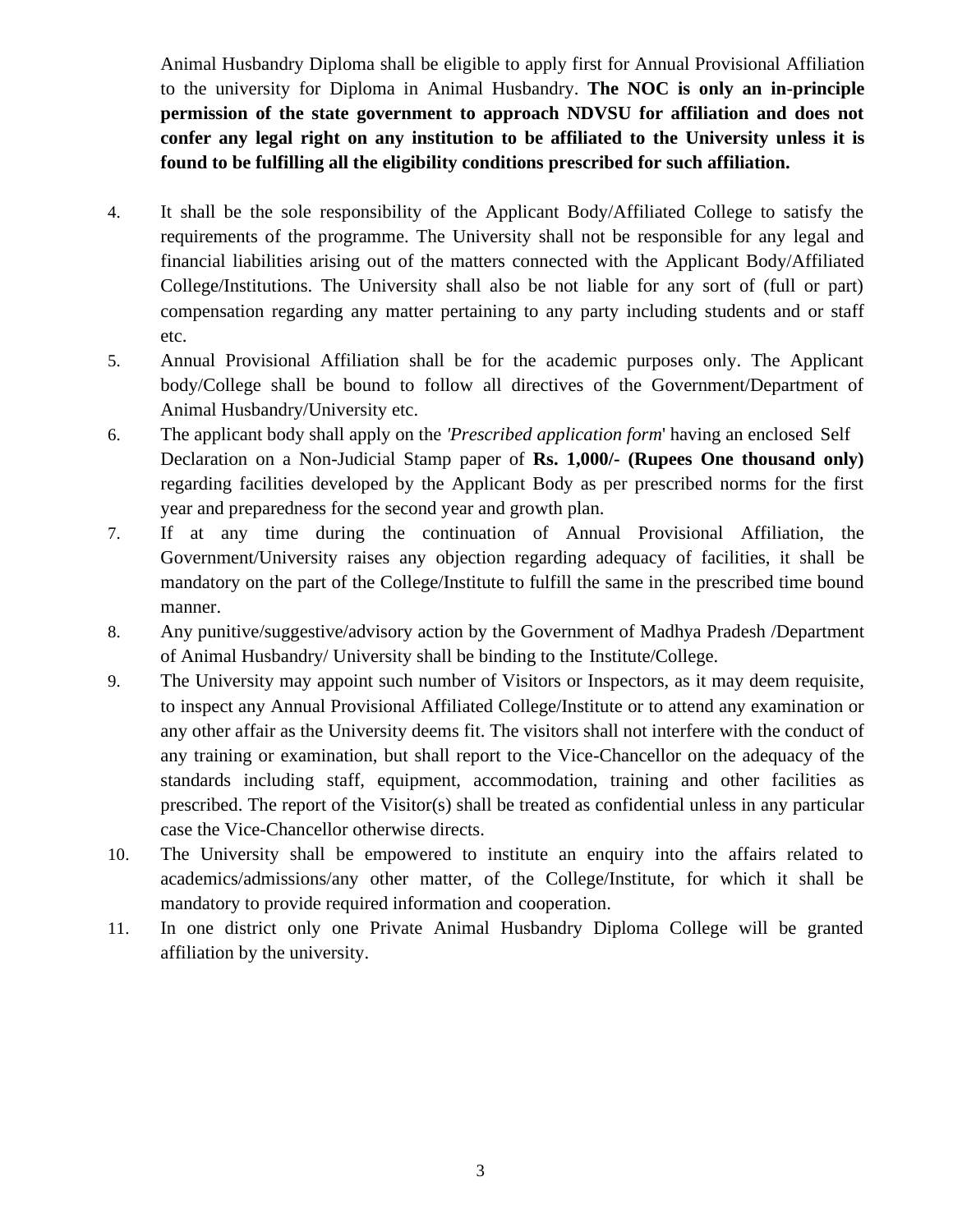#### **Chapter IV**

### **Annual Provisional Affiliation for new colleges for First year admission**

- 1. The prescribed application form shall be made available at a charge of **Rs.5,000/- (Rupees Five Thousand only)** non refundable as Application Form Charges, to those applicants who have been provided NOC by the Government of Madhya Pradesh. The person/body requiring application shall have to apply on the letter head and official seal of the body to which NOC has been provided by the Government of Madhya Pradesh along with an attested copy of the NOC.
- 2. Application for Affiliation shall be in the prescribed format along with Non-Refundable Processing Fee of **Rs.50,000/- (Rupees Fifty thousand only).** This application shall be valid for, only forthcoming academic session. If the applicant fails to obtain affiliation of the University, it shall have to apply afresh for the next session, by obtaining fresh prescribed application form and depositing application fee along with filed application form. The duly filled application submitted from 1st August to  $31<sup>st</sup>$  December every year will only be accepted for admission in next academic session. Nevertheless, the University does not guarantee any time limit of process to the applicant.
- 3. Applicants should have submitted all the required documents to the Government of Madhya Pradesh as per the terms and conditions of the NOC, before applying for affiliation. They shall have to enclose a proof of it along with an attested copy of each document at the time of the application; otherwise, the application shall be rejected.
- 4. Incomplete application shall be rejected and fee forfeited, however, applicant shall be free to file fresh application.
- 5. The application fee shall be non refundable, even in cases of withdrawal of application, rejection of application and university deciding to not to grant affiliation.
- 6. When the first year requirements are completely met, the management for the proposed College/Institute will file the application, make a presentation of the facilities to the University authorities, submit a video CD of the available facilities. If the facilities are seemingly inadequate, the Applicant Body shall be communicated so during the presentation and in writing also. In such a case, the Applicant Body shall develop adequate facilities and again make a presentation, with fresh video CD to the University authorities.
- 7. The University may decide such authorities, who shall be present at the time of presentation for recommending adequacy/otherwise to the university. The presentation shall be open to all faculty members of the university.
- 8. Consequent to presentation and viewing the video CD, if the University authorities are satisfied that the facilities developed by the applicant body are *prima facie* worth inspecting, the University shall send a team for inspection.
- 9. The Applicant Body shall have to deposit Non-Refundable Inspection fee of **Rs. 1.50 lakh (Rupees One lakh fifty thousand only)** to the University.
- 10. The Inspection Team (as constituted by the university) shall visit the College/Institute after satisfactory presentation. The College /Institute shall extend all facilities and cooperation to the Inspection Team. The team shall submit the report to the Registrar for placing before the next Academic Council meeting.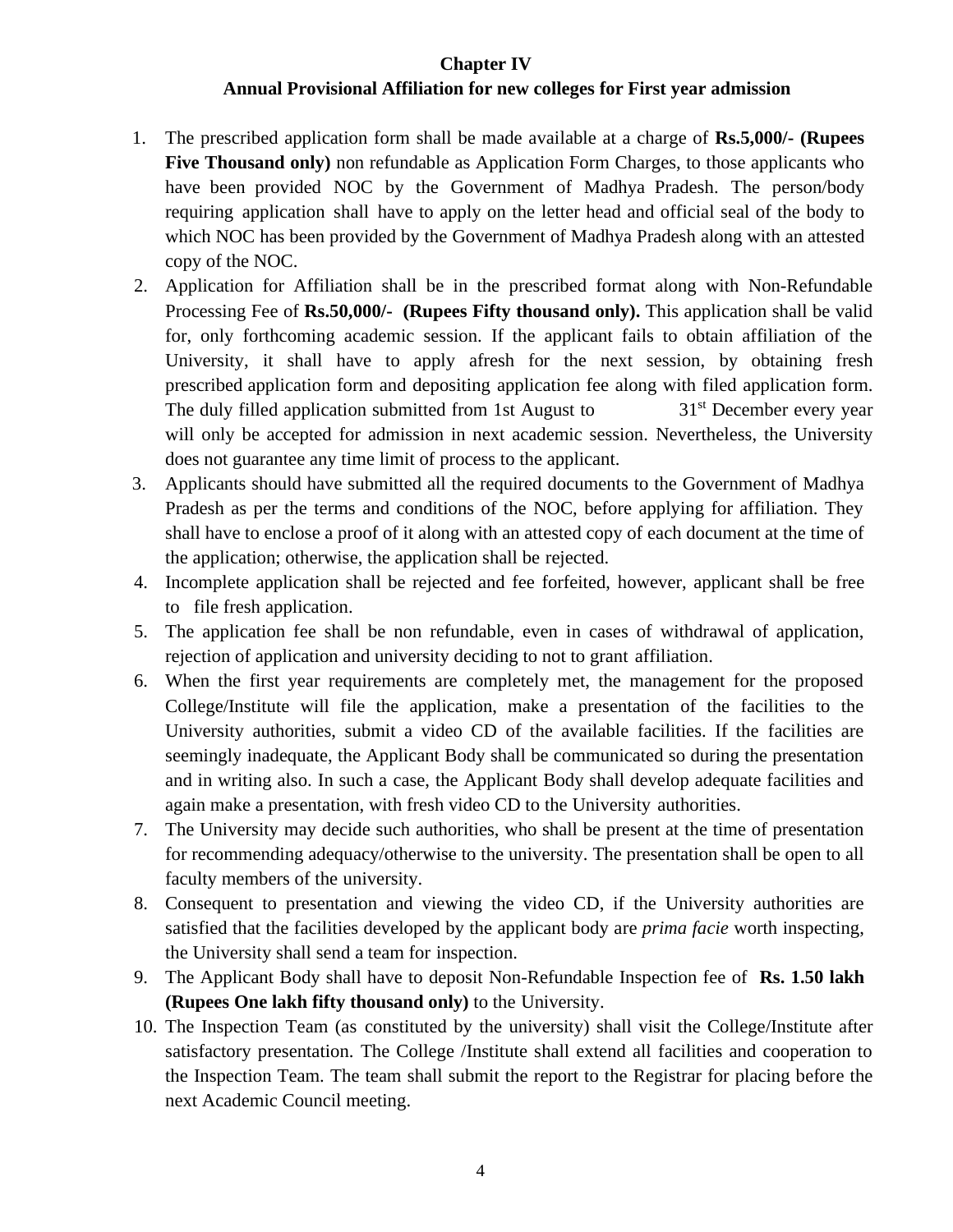- 11. If the Academic Council approves, the report along with Academic Council's recommendation shall be put to the next Board meeting. Otherwise, it will be returned back to the Applicant Body of the proposed College/Institute for improving the facilities for reinspection on a future date.
- 12. If approved also by the Board, the University shall issue orders of Provisional Affiliation, which shall be communicated to the Applicant Body within 4 weeks time from the approval by the Board.
- 13. After depositing of the prescribed Non-Refundable Initial Annual Affiliation Fee of **Rs. 5.00 lakh (Rupees Five lakh only)** in the shape of Bank Draft in favour of Comptroller, NDVSU, Jabalpur, the University will issue orders for Annual Provisional Affiliation.
- 14. The Applicant Body shall then submit a detailed status report along with request to the University.
- 15. The Applicant Body will be required to complete staff recruitments of first year as per norms and inform the University before providing admissions to new batch.
- 16. If the staff and other facilities are adequate, the university will give a letter for admitting the students for that particular session, provided that all foregoing conditions have been fulfilled.
- 17. The College/Institute shall tender a bank guarantee of **Rs. 30.0 lakh ( Rupees Thirty lakh only)** as a surety and assurance of its financial capabilities before admitting students to the first year. The guarantee money shall be forfeited if the College/Institute fails to comply with the prescribed rules and regulations of the regulating body(ies).
- 18. At the time of final inspection, the applicant body should ensure that all the required staff (teaching as well as non-teaching) has been recruited and present during the time of inspection, failing which, annual affiliation may be withdrawn, admission denied and the entire process of affiliation shall have to be started afresh.
- 19. If the staff and other facilities are adequate as per norms, the University will give a letter for admitting the students for that particular session, provided that all foregoing conditions have been fulfilled.

### **Chapter V**

#### **Admission of students and subsequent Annual Provisional / Permanent Affiliation**

- 1. The College/Institute shall not be able to admit students for that session without clear cut permission by the University. The admission of the students in the private affiliated College/Institute will be as per the norms set by the University for constituent College/Institute. The admission will be through University Counseling as per merit list of entrance test conducted by University or agency decided by University. There will be no Management quota.
- 2. Before the end of first academic session, the second year requirements should be completely met. The management of the College/Institute will be required to make a presentation of the facilities to the university authorities, submit a video CD of the so far developed facilities on the date and time prescribed by the University. If the facilities are seemingly inadequate, the applicant body shall be communicated so during the presentation and in writing also. In such a case, the applicant body shall develop adequate facilities and again make a presentation,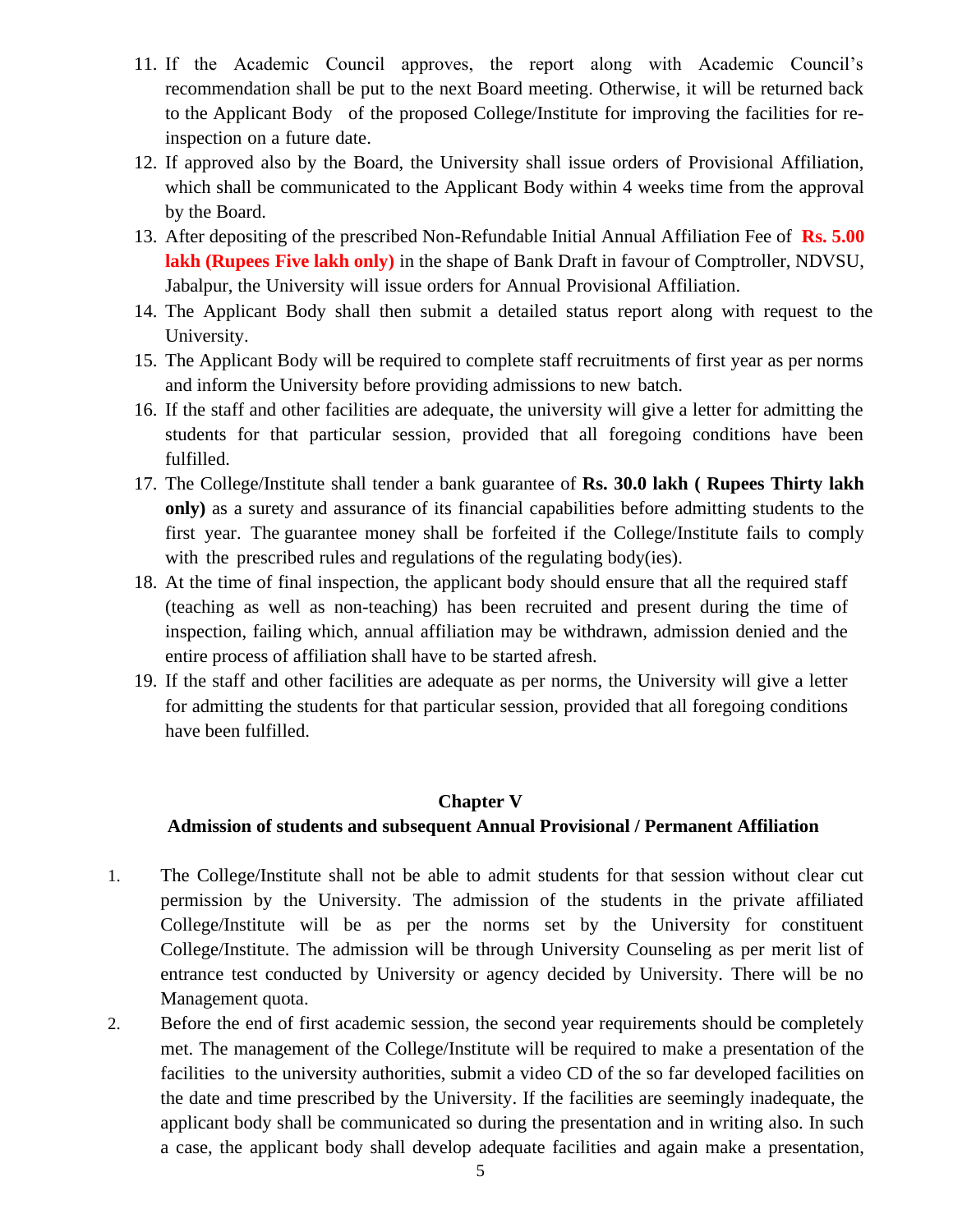with fresh video CD to the university authorities, well before the admissions of the next academic session, failing which the College/Institute shall not be allowed to admit fresh students.

- 3. If the University authorities are satisfied that the facilities developed for the second year by the Applicant Body are *prima facie* worth inspecting, the University shall send a Team for Inspection. The Applicant Body shall have to deposit a Non-Refundable Annual Inspection fee of **Rs. 1.00 lakh (Rupees One lakh only)** to the University.
- 4. There will be inspection every year by the University for Annual Provisional affiliation.
- 5. For getting permanent affiliation, consequent to fulfilling the conditions mentioned above to the satisfaction of the University but not before **05 years** of initial affiliation, subject to the Rules and Guide Lines of Controlling Body and/or NDVSU issued from time to time, the College/Institute shall be required to deposit one time permanent affiliation fee of **Rs. 30.0 Lakh (Rupees Thirty Lakh only)** in the shape of Bank Draft in favour of Comptroller, NDVSU, Jabalpur. This amount shall be Non-refundable. The amount shall be forfeited, in case the College/Institute fails to fulfill the minimum norms and requirements as per Nanaji Deshmukh Veterinary Science University, Jabalpur at any subsequent date. In such cases no students shall be allowed to be admitted to such College/Institute.
- 6. The university shall be free to take decision in consultation with the Government of M.P. regarding shifting of existing students of first year, when they come in second year (or during any subsequent year, as the case may be) to another college, as deemed fit, if the concerned College fails to develop adequate facilities for the second year as per the norms required by the University.
- 7. The affiliated College/Institute will have to pay Annual administration expenses 5.0 % of the total fee collected from all the enrolled students of each professional year to the university every year before the commencement of academic session.
- 8. Fee structure will be as decided by the University or prevailing fee structure in the university.

## **Chapter VI Withdrawal of Affiliation**

- 1. The Affiliation/Annual Provisional Affiliation granted to a College/Institute may be withdrawn or modified if the College/Institute fails to comply with any of the provisions/direction of affiliation specified by the University or Govt. of Madhya Pradesh at any stage of affiliation.
- 2. In case of finding deficiency, the University may also resort to reduction of intake capacity, to the level deemed fit, for one or more academic session.
- 3. The Inspectors/Visitors/any other person authorized by the University, while submitting their reports/communication to the University, points out any deficiency(ies)/violation of affiliation provision/non-compliance of directives of regulatory body/affiliating University, the University may impose financial penalty on the Institute/College. In such cases the University would advise the concerned Institute/College to rectify the deficiency/violation of provisions/compliance of directives in a stipulated time along with the payment of penalty. If Institute/College fulfills the above requirements in the stipulated time, University may depute the inspector/visitor/ any other person again, to verify the remedial measures, taken by the College/Institute.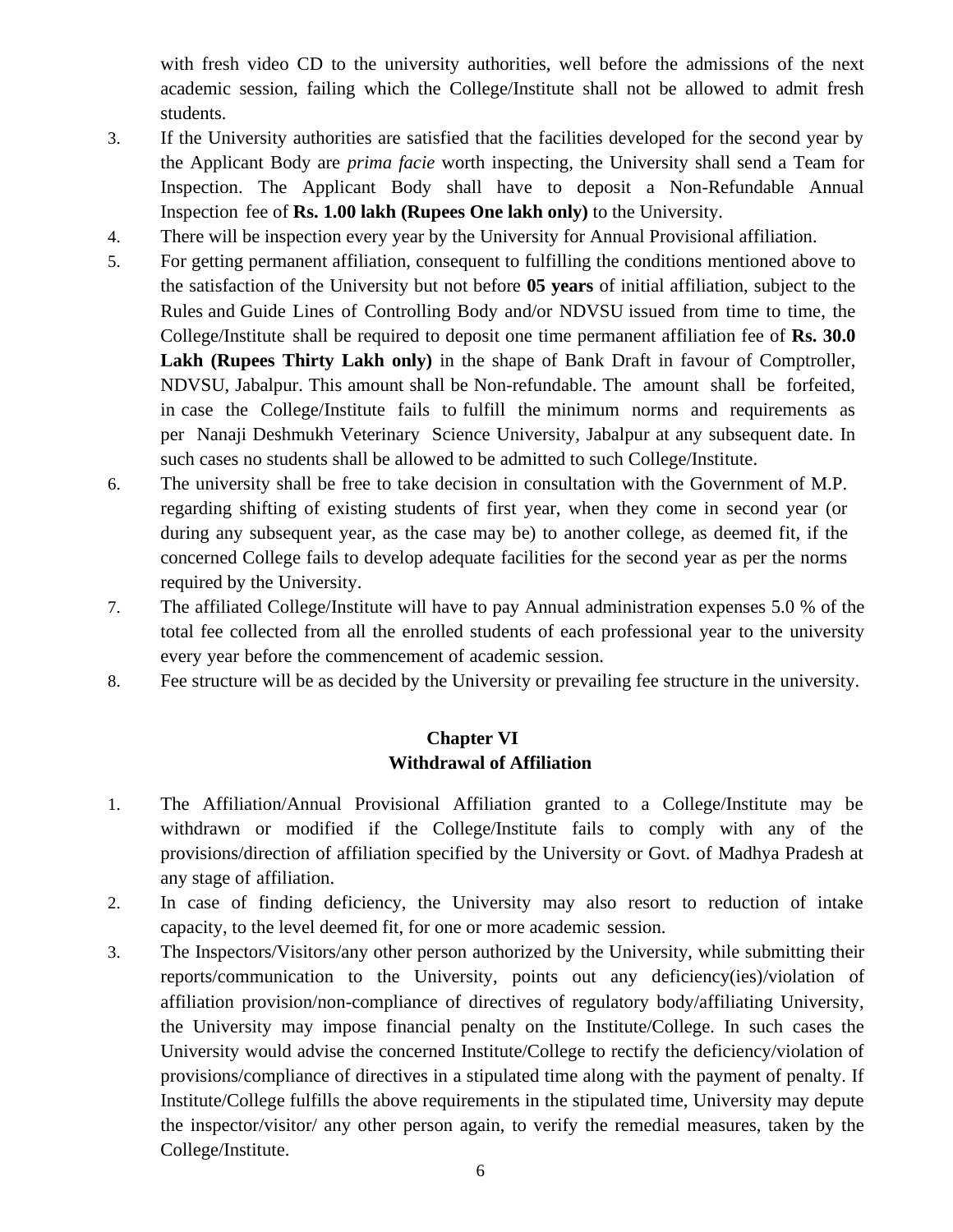- 4. The privileges conferred on a College/Institute by affiliation may be withdrawn in part or in full, suspended or modified, if the College/Institute on due enquiry, is found to have failed to comply with any of the provisions of the Act / Statutes, the Ordinances, the Rules and Regulations or any other direction or instruction of the University, or failed to observe any of the conditions of affiliation, or has conducted itself in a manner prejudicial to the academic and administrative standards and interests of the University.
- 5. When an affiliated College/Institute ceases to function or is shifted to a different location or is transferred to a different Society, Trust, individual or a group of individuals without the prior approval of the University, the affiliation granted to the College/Institute shall lapse automatically. Thus under such condition shifting or transfer, as the case may be, it shall be treated as a new College/Institute for the purposes of future affiliation.
- 6. The University on its own, on the basis of any complaint or any other information or report from any other source, can institute an enquiry in respect to a College/Institute, and after giving the College/Institute a reasonable opportunity of being heard, may pass an order prohibiting such College/Institute from presenting any student then undergoing such specified course / programme of study therein to the University for the award of the concerned Diploma in this case.
- 7. In cases where the Institute/College does not fulfill the requirements or remedial measures taken are not adequate, the University may submit the report of such Institute/College to the Academic Council, recommending withdrawal of affiliation of the Institute/College.
- 8. The decision of Academic Council would be put up before the Board of Management for further approval.
- 9. The Board of Management, before providing approval for withdrawing, may, if deemed necessary, provide a hearing to the College/Institute concerned.
- 10. If the Board of Management intends to withdraw affiliation of Institute/College, the university shall inform the Government that the Institute/College has failed to honor the terms and conditions laid down by the Government in its NOC and therefore, shall further request to the Government to withdraw the NOC issued to the College/ Institute.
- 11. The College/Institute shall be deemed to be de-affiliated consequent to withdrawal of NOC by the State Government.
- 12. The University reserves the right to amend the rules/procedures/fee(s), related to affiliation of College(s)/Institute(s), in future without prior information to the College(s)/Institution(s).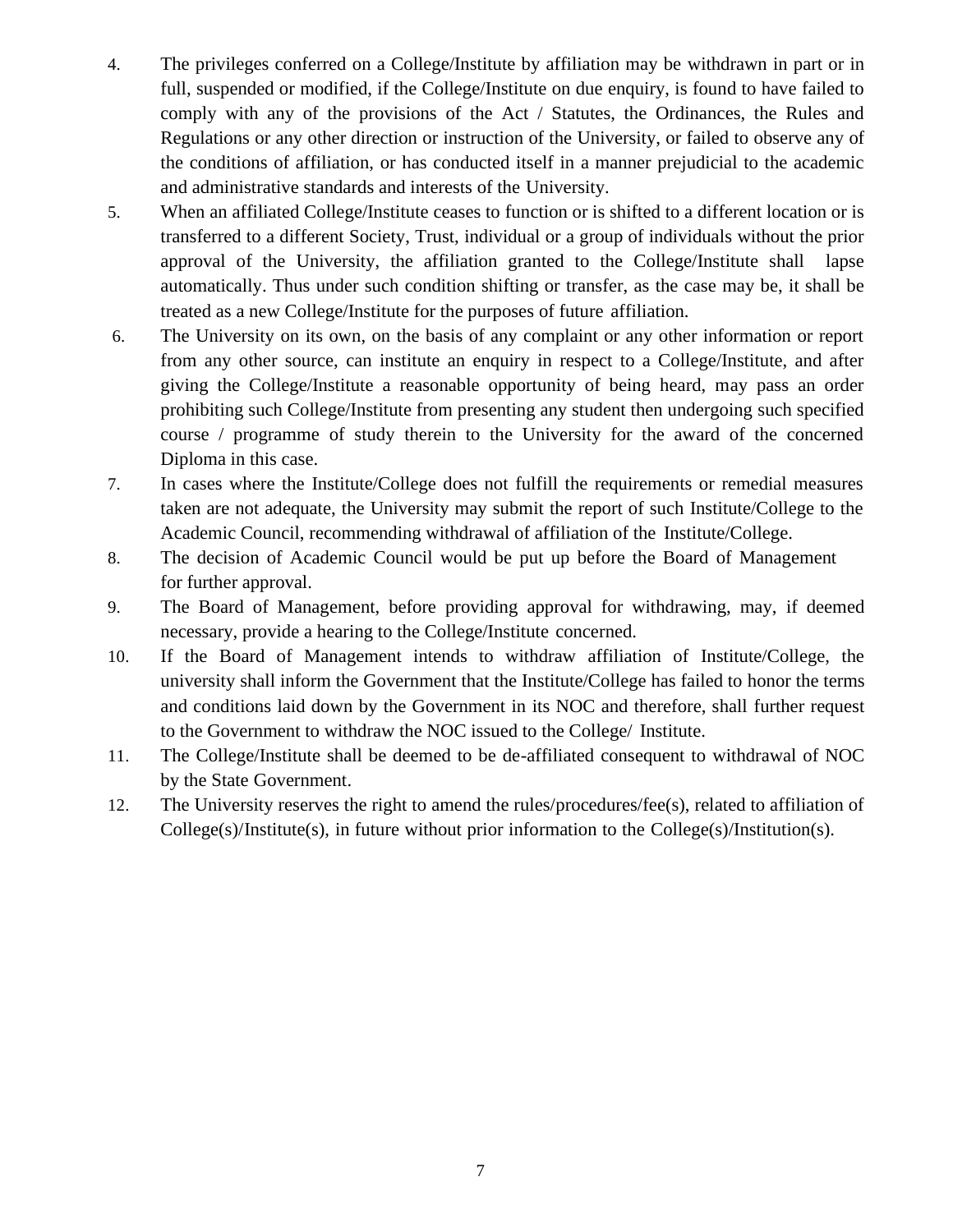## **Submission of form for fresh affiliation (To be submitted in person or by Speed Post only)**

From

To

The Registrar, Nanaji Deshmukh Veterinary Science University, Jabalpur -482004

Dear Sir,

I have the honour to apply for Annual Provisional Affiliation to Nanaji Deshmukh Veterinary Science University for the College/Institution, viz., (Mention here the name of the proposed College/Institution) ...………………….……………………………… ..……………………………………………..proposed to be started at the place ……………………………..…………… in the year.............. for Animal Husbandry Diploma. The duly filled proforma is enclosed herewith for your perusal and consideration. I hereby enclose the requisite application fees in the form of Bank Draft of ` ……….. (Rupees ……….……… ………….….….. only) vide DD No. ………………… dated ………… drawn on the……………….……… (Name of the Bank) in favour of the "Comptroller, Nanaji Deshmukh Veterinary Science University, Jabalpur" payable at Jabalpur.

> Signature Place………………

Date……………….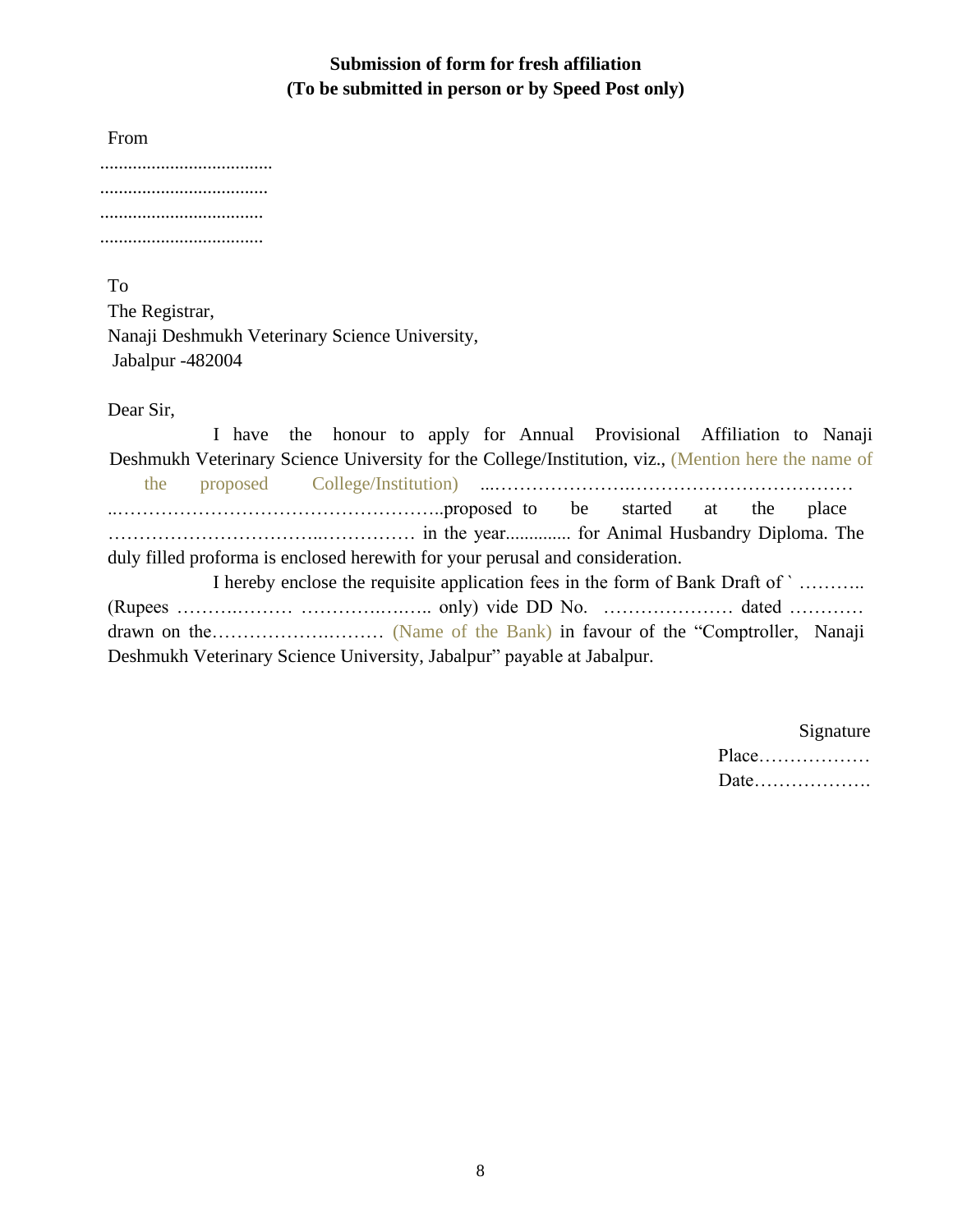# **NANAJI DESHMUKH VETERINARY SCIENCE UNIVERSITY, JABALPUR**

## APPLICATION FORM FOR GRANT OF AFFILIATION TO PRIVATE ANIMAL HUSBANDY DIPLOMA COLLEGE FOR ADMISSION TO DIPLOMA IN ANIMAL HUSBANDRY

| 1.             |               | <b>Institution Detail</b>                                                      |                                         |
|----------------|---------------|--------------------------------------------------------------------------------|-----------------------------------------|
|                | a)            | of the<br>Name<br>Institution/College                                          |                                         |
|                |               | seeking affiliation                                                            |                                         |
|                |               |                                                                                |                                         |
|                | b)            | Place                                                                          |                                         |
|                | c)            | Address                                                                        |                                         |
|                |               |                                                                                |                                         |
|                |               |                                                                                |                                         |
|                | $d$ ) i)      | Telephone                                                                      |                                         |
|                | ii)           | Fax                                                                            |                                         |
|                | iii)          | E-mail                                                                         |                                         |
| $\overline{2}$ | Management    |                                                                                |                                         |
|                | a)            | Management of Trust or Society                                                 |                                         |
|                | b)            | Whether registered under Societies                                             |                                         |
|                |               | Act. If so, the Registration No.                                               |                                         |
|                |               | (Attach true copy of the certificate of                                        |                                         |
|                |               | registration)                                                                  |                                         |
|                | $\mathbf{c})$ | Resolution<br>of<br>the<br>Managing                                            |                                         |
|                |               | Committee for opening<br>of New                                                |                                         |
|                |               | College (Attach copy)                                                          |                                         |
|                |               |                                                                                |                                         |
|                | $\mathbf{d}$  | Constitution and Composition of                                                |                                         |
|                |               | Managing Committee (supply copy of                                             |                                         |
|                |               | Constitution).                                                                 |                                         |
|                | e)            | Names and addresses along with                                                 |                                         |
|                |               | photographs of the office bearers of                                           |                                         |
|                |               | the management committee {duly                                                 |                                         |
|                |               | verified by the Tehsildar/Revenue                                              |                                         |
|                |               | Officer (President and Secretary)}                                             |                                         |
| 3              |               | Area/Accommodation of Institute/ College with                                  |                                         |
|                | details       |                                                                                |                                         |
| 4              |               | Particulars of the College/Institution                                         |                                         |
|                | $\mathbf{i}$  | Whether it is Diploma/Degree or Post                                           |                                         |
|                |               | Graduate Institute/College                                                     |                                         |
|                | $\mathbf{ii}$ | Co-education or Boys/Girls Institute                                           |                                         |
|                |               | College                                                                        |                                         |
| 5              |               | Course(s) for which affiliation is being initially Diploma in Animal Husbandry |                                         |
|                | sought        |                                                                                |                                         |
|                | $\mathbf{i}$  | <b>Faculty Course</b>                                                          | All the courses essential for the award |
|                |               |                                                                                | of Diploma                              |
|                | $\mathbf{ii}$ | Classes                                                                        | $1st$ and /or $2nd$ year                |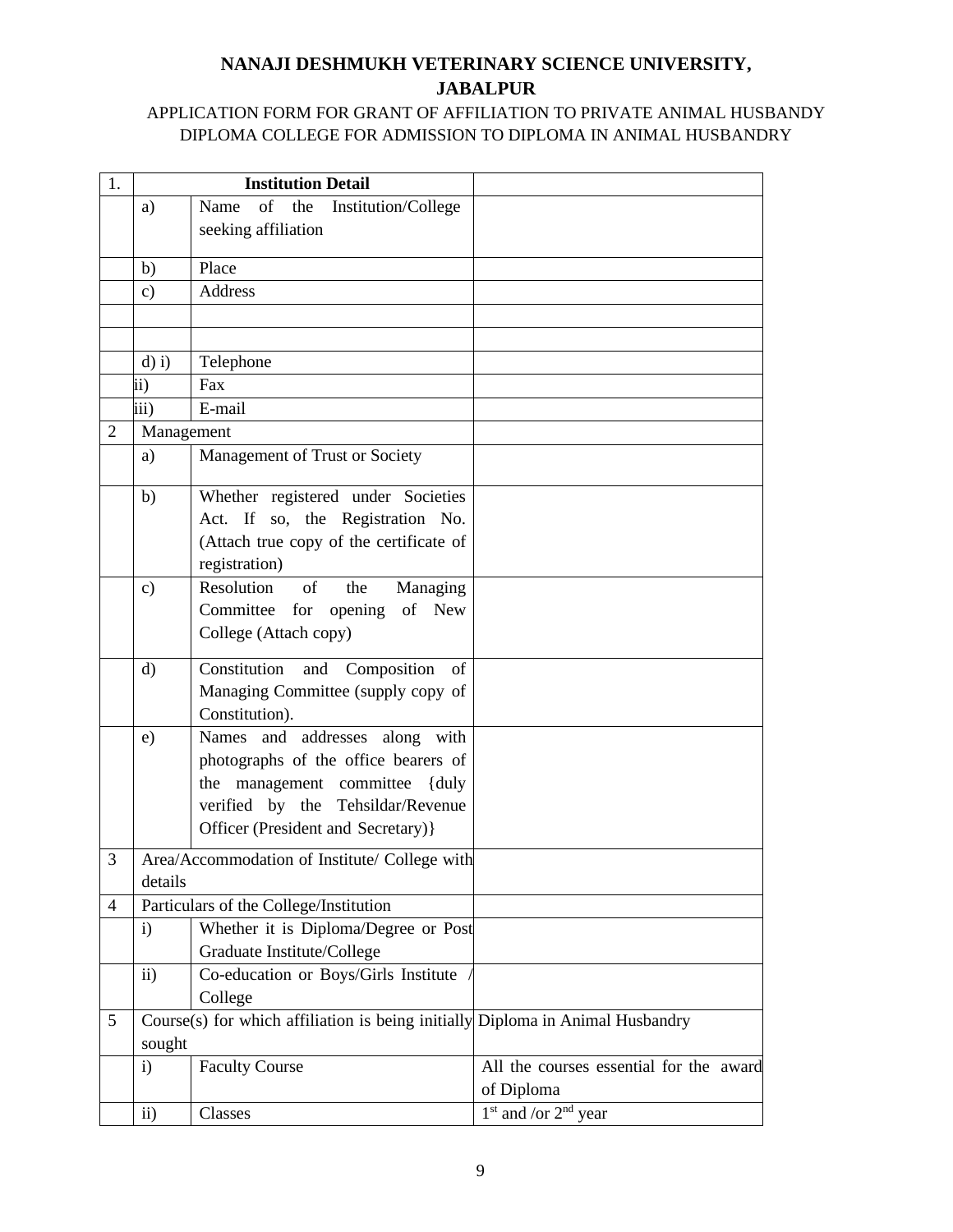|    | iii)              | Subject                                                                                            | As per university syllabus |
|----|-------------------|----------------------------------------------------------------------------------------------------|----------------------------|
| 6  |                   | Academic year from which affiliation is sought.                                                    |                            |
| 7  | Finance           |                                                                                                    |                            |
|    | a)                | Total deposit with the Institute/College                                                           |                            |
|    | b)                | Source of Income                                                                                   |                            |
|    | $\mathbf{i}$      | Immovable/Movable property                                                                         |                            |
|    | $\mathbf{ii}$     | Any other source, specify                                                                          |                            |
|    |                   |                                                                                                    |                            |
| 8  | <b>Building</b>   |                                                                                                    |                            |
|    | a)                | Total Area (with exact area and building                                                           |                            |
|    | b)                | plan)<br>Accommodation<br>available<br>with                                                        |                            |
|    |                   | Dimensions (ownership rights of land/                                                              |                            |
|    |                   | buildings and blue prints to be attached)                                                          |                            |
|    | $\mathbf{c})$     | Lecture Halls, No. and size/ Dimensions                                                            |                            |
|    | d)                | Common Room, size/Dimensions                                                                       |                            |
|    | e)                | Museum size/Dimensions                                                                             |                            |
|    | f)                | Seminar Room                                                                                       |                            |
|    | g)                | Computer room                                                                                      |                            |
|    | h)                | Principal's Office size/Dimension                                                                  |                            |
|    | i)                | Office room size/Dimensions                                                                        |                            |
|    | j)                | Teaching<br>Staff<br>Room<br>No.                                                                   |                            |
|    |                   | size/Dimensions                                                                                    |                            |
|    | $\bf k)$          | Staff Room No. size/Dimensions                                                                     |                            |
|    | $\left  \right)$  | Canteen                                                                                            |                            |
|    | m)                | Wash rooms                                                                                         |                            |
|    | n)                | Central store                                                                                      |                            |
|    | $\left( 0\right)$ | Students hostel                                                                                    |                            |
|    | p)                | Furniture & other materials procured                                                               |                            |
|    | q)                | Drinking water facility                                                                            |                            |
| 9  |                   | Library and Reading Room, mention size.                                                            |                            |
|    |                   | Amount proposed to be set apart for Library                                                        |                            |
|    |                   | purchases during each academic year                                                                |                            |
| 10 |                   | Laboratories                                                                                       |                            |
|    | a)                | No. of laboratories with dimensions                                                                |                            |
|    | b)                | Equipment, apparatus and other materials<br>including furniture purchased (list to be<br>provided) |                            |
|    | c)                | Equipment, apparatus and chemicals<br>proposed to be purchased                                     |                            |
|    | $\rm d)$          | <b>Staff for Laboratories</b>                                                                      |                            |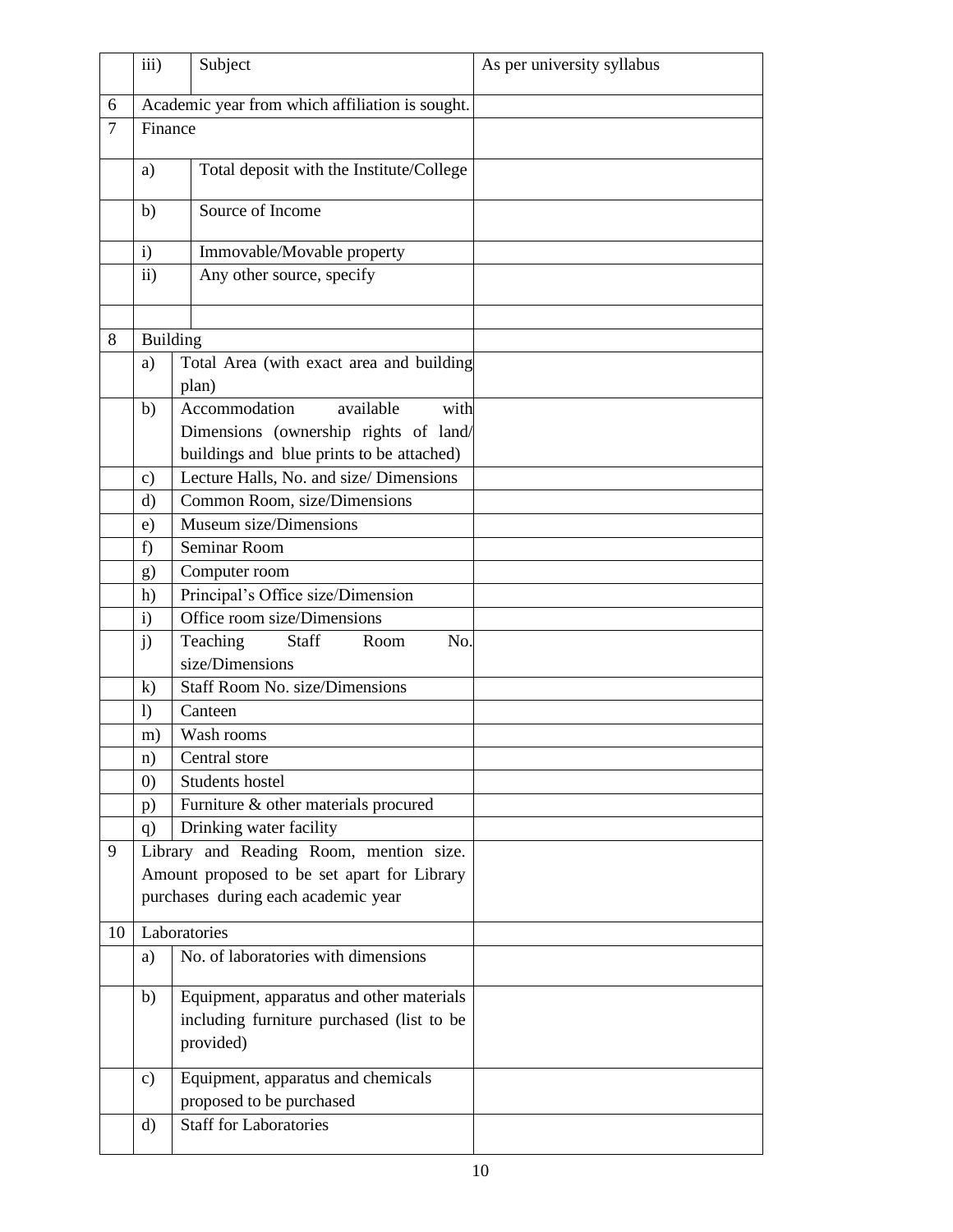|    | $\mathbf{i}$ | In position                                                                             |  |
|----|--------------|-----------------------------------------------------------------------------------------|--|
|    | ii)          | Staff proposed to be appointed                                                          |  |
| 11 |              | Staff appointed or to be Appointed                                                      |  |
|    | a)           | with<br>their<br>Teaching<br>staff<br>qualifications                                    |  |
|    | b)           | No.<br>working<br>and nature of<br>of<br>non-teaching staff                             |  |
| 12 |              | College Transport, if any                                                               |  |
| 13 |              | Attachment with<br>Hospital<br>Veterinary<br>Livestock Farm for students' training      |  |
| 14 |              | Any other information which is not covered in<br>the proforma, yet considered important |  |

Signature of the Applicant

Dated:

Place: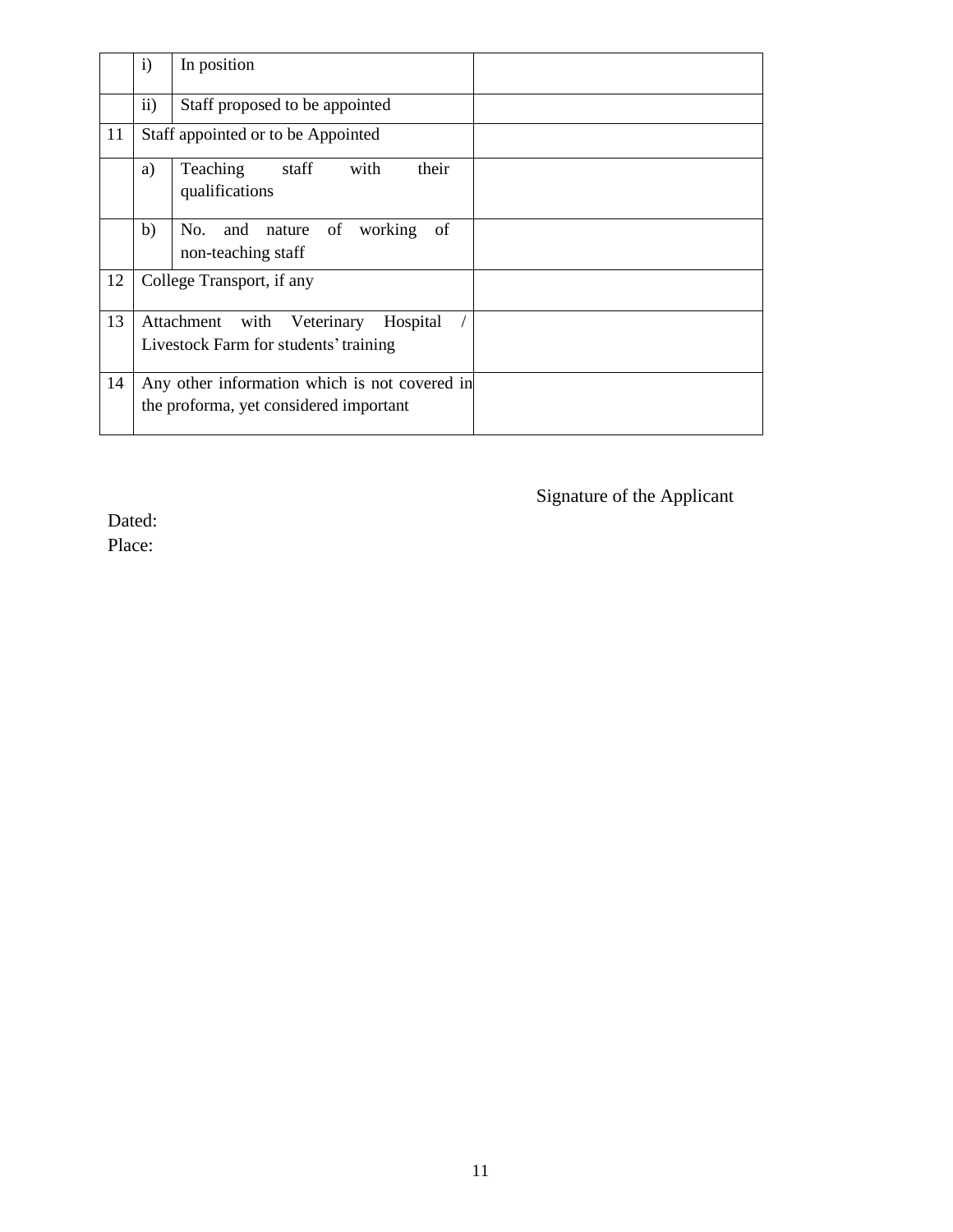### **UNDERTAKING**

On behalf of the educational trust/society managing \_\_\_\_\_\_\_\_\_\_\_\_\_\_\_\_\_\_\_\_\_\_\_\_\_\_\_\_**,**

I, Son/Daughter of do hereby undertake that the particulars furnished above are correct to the best of my knowledge and

belief. I further undertake that I shall abide by the conditions, rules and regulative measures imposed by the University/Government of Madhya Pradesh from time to time for granting permission/affiliation to establish and run this Institution/College.

Signature of the Applicant

Dated:

Place:

Note:

- 1. The terms & conditions mentioned at annexure I to IX are to be fulfilled for getting affiliation from the NDVSU.
- 2. The applicants shall be required to submit a prescribed declaration on a Non-judicial stamp paper of Rs.1000/- along with the application form as per format given at Annexure- VII.
- 3. All correspondence regarding affiliation shall be addressed to the Registrar, Nanaji Deshmukh Veterinary Science University, Jabalpur.
- 4. Cost of Application Form will be Rs. 5,000/- (Non-refundable).
- 5. Application Processing Fee Rs. 50,000/- (Non-refundable) to be deposited with the application form.
- 6. The University shall have the right to revise the fee structure and other terms and conditions mentioned in Annexure I to IX.
- 7. All charges covered under these rules are Non-refundable and can be made by Online transfer/Draft/Cheque subject to its clearance.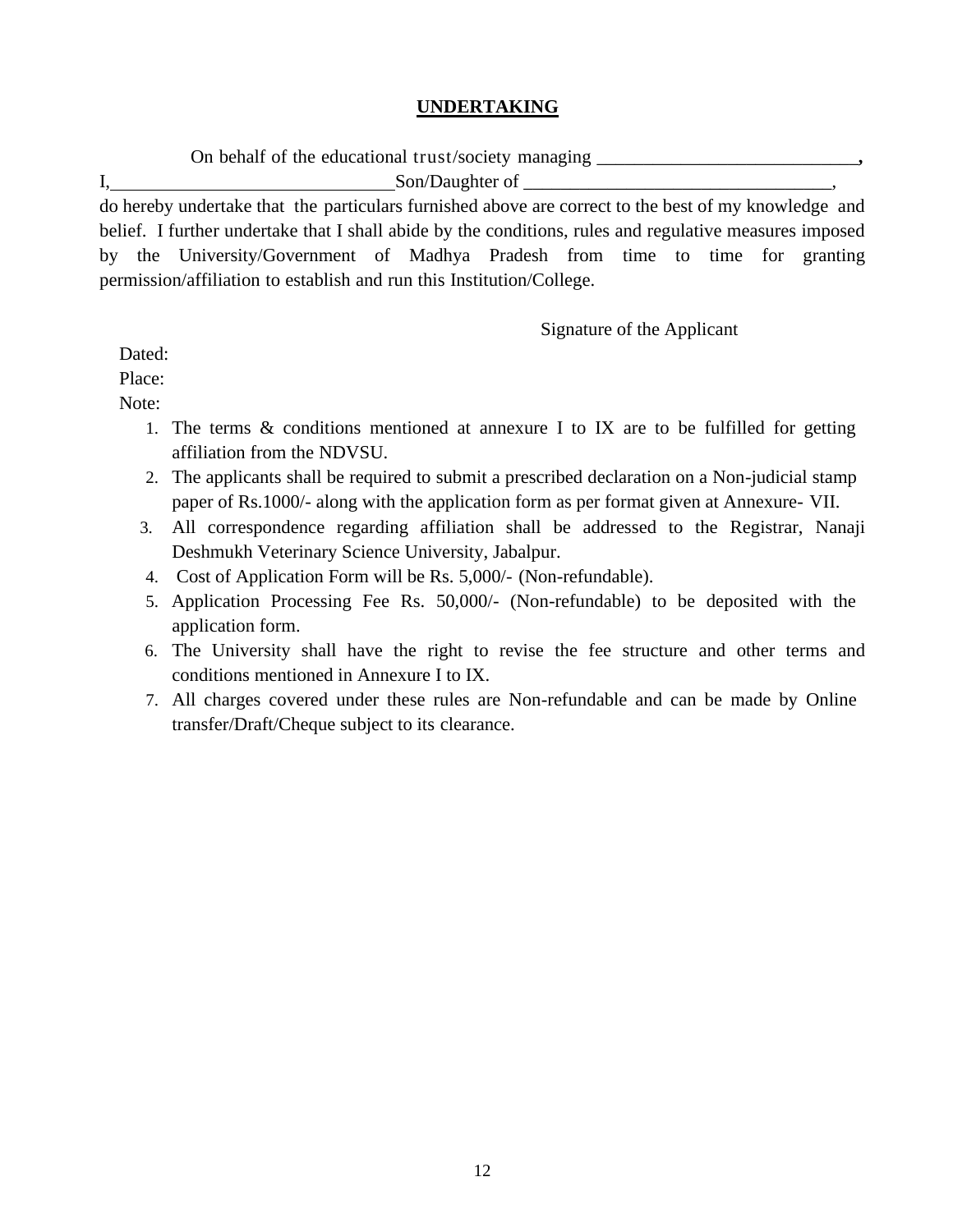## **PROVISIONS/NORMS/PROCESS OF AFFILIATION OF PRIVATE ANIMAL HUSBANDRY DIPLOMA COLLEGE IN MADHYA PRADESH FOR IMPARTING TWO YEAR ANIMAL HUSBANDRY DIPLOMA COURSE**

The applicants after necessary approval from the Government will approach the State Veterinary University (NDVSU) for affiliation and have to give an undertaking on the following lines duly attested by the First Class Magistrate to abide by the guidelines of the Madhya Pradesh Government laid down for opening of a New Institute/College in the State of Madhya Pradesh in Private Sector:-

- a) The applicant (name) will abide by the guidelines of the Controlling Body / NDVSU regarding the establishment of new Institute/College for imparting Two Year Diploma course in Animal Husbandry.
- b) The applicant will abide by the Madhya Pradesh Government/NDVSU directions from time to time regarding the admission procedure, fee structure of the students to be admitted.
- c) The applicant will abide by the Madhya Pradesh Government Rules regarding necessary approval for buildings and follow the Madhya Pradesh Pollution Control Board guidelines.
- d) The applicant/organization of the Institute/College establishing in the State will abide by directions of the Madhya Pradesh Government/NDVSU to provide necessary record of the College to Inspection Team at the time of Inspection.
- e) I hereby declare that the said College/Institute (which has applied for affiliation) shall abide all the rules and regulations, orders, instruction etc. issued by the University and also framed by in the future, failing which the University reserves the right to withdraw the affiliation.

Signature of the applicant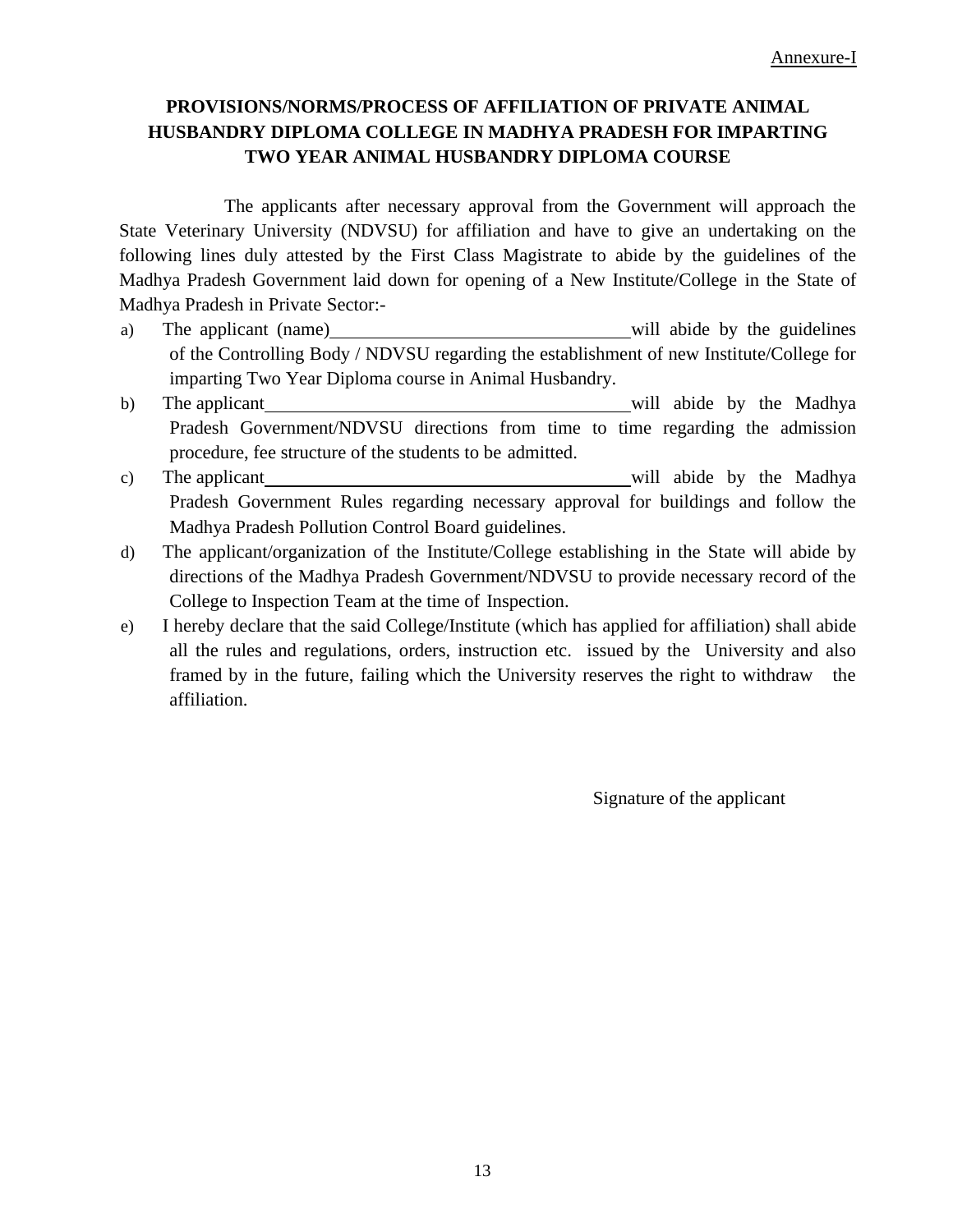## **Guidelines for opening of a New Private Animal Husbandry Diploma College in the State of Madhya Pradesh for providing Two Year Animal Husbandry Diploma Course**

- 1 The College should procure the minimum land (6-7 acres) as per requirement for opening a College.
- 2 The College should deposit the initial annual affiliation fee with the University amounting to **Rs.5.00 Lakh** (Non-refundable) in the shape of bank draft in favour of Comptroller, Nanaji Deshmukh Veterinary Science University, Jabalpur for fresh admissions annually for each batch.
- 3 Admission of students to the first year class will be restricted to 80 students only and shall be as per University Prospectus of respective year. Proportion of general and reservations to different categories will be according to the directives of the Government, any other controlling agency and the University prospectus (NDVSU), Jabalpur.
- 4 The College should appoint regular full-time teaching staff having requisite qualifications as laid down by NDVSU to conduct both theory and practical classes in the subjects prescribed.
- 5 The College should appoint the required adequate non-teaching staff for administrative and laboratory work.
- 6 The College should set up various facilities including laboratories and Museum as per requirement for the first year class and other teaching and training facilities like library, computer room, staff and students common rooms etc. The college should have attachments with livestock farms for students training.
- 7 The College should set up a library having adequate number of textbooks, reference books, other reading material and report for compliance to the University. The College should spend sufficient funds toward purchase of books.
- 8 The College should tender a bank guarantee of **Rs. 30.0 lakh (Rupees Thirty lakh only)** as a surety and assurance of its financial capabilities before admitting students to the first year. The guarantee money will be forfeited if the College/Institute fails to comply with the prescribed rules and regulations of the regulating body.
- 9 The College should make preparation for the course to be taught at the III and IV semesters in terms of space/staff/laboratory/farm/hospital facilities and other programmes within one year.
- 10 The applicant should take urgent steps to construct its own building before start of the admission process.
- 11 The College should have its local managing committee.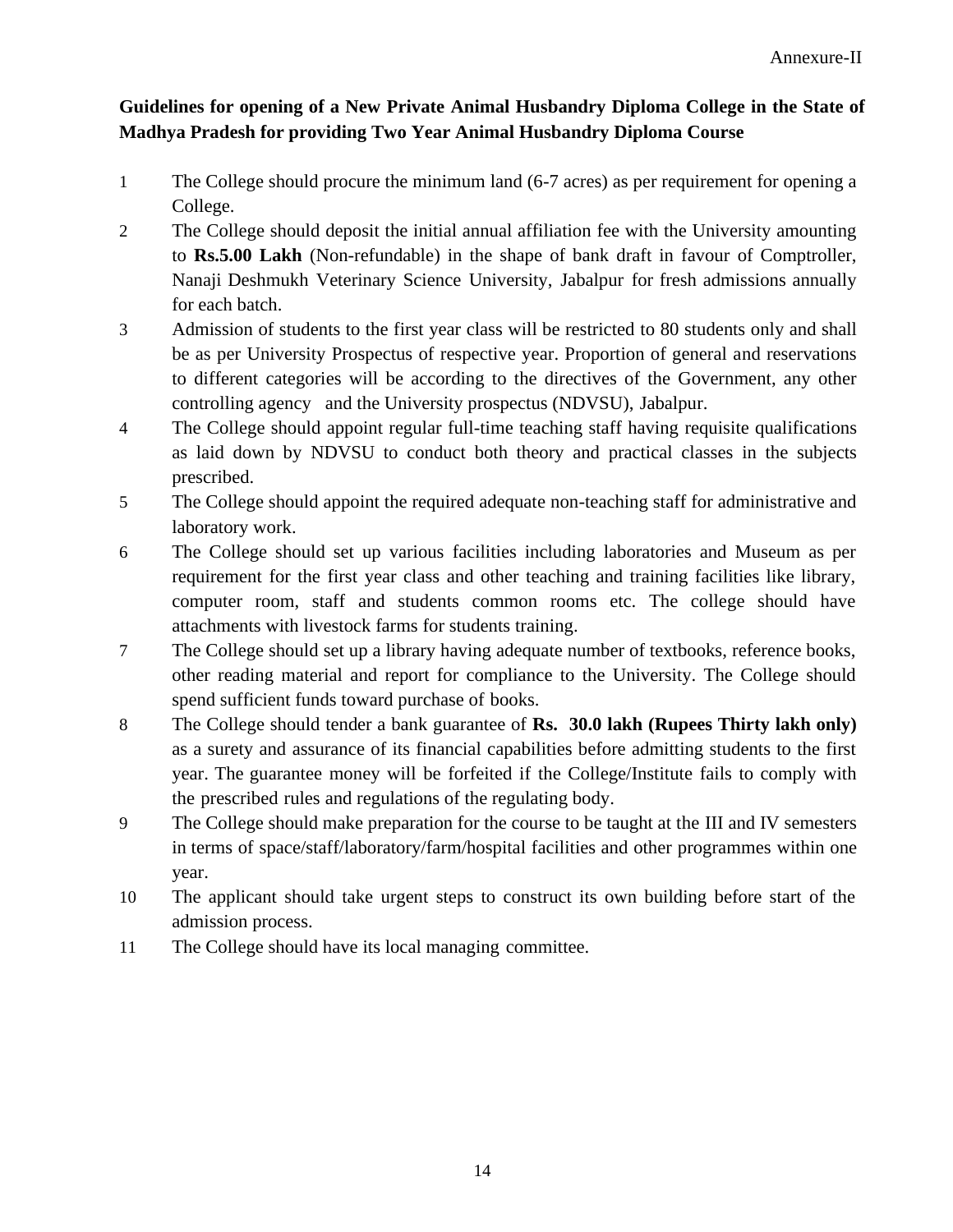### **General norms prescribed by NDVSU to be followed by the applicant body and affiliated College(s) (The provisions mentioned herein under, shall come in force with immediate effect)**

- 1 Once, any College/Institute is affiliated, it shall be mandatory for that College/Institute to implement the directions/advise of the University, failing which, such College/Institute shall be inviting penalty, which may be financial fine, disallowing future admissions and/or stoppage of affiliation.
- 2 Only those bodies/trusts/societies which have been provided permission/NOC for opening a College by the Govt. of Madhya Pradesh, shall be eligible to apply for affiliation to the University. The NOC is only an in-principle permission of the state government to approach NDVSU for affiliation and does not confer any legal right on any institution to be affiliated to the University unless it is found to be fulfilling all the eligibility conditions prescribed for such affiliation.
- 3 It shall be the sole responsibilities of the applicant body/affiliated College/Institution to satisfy the requirements of Government of Madhya Pradesh/Controlling Body/NDVSU. The University shall only be acting as facilitator, without any legal and financial liabilities arising out of the matters connected with the applicant body/affiliated college.
- 4 Affiliation shall be for the academic purposes only. The applicant body/College shall be bound to follow all directives of Government of Madhya Pradesh/Controlling Body and /or NDVSU.
- 5 The applicant body/College shall be bound to respond to the provisions of RTI Act, so far as connected to the matters of affiliation with University.
- 6 If at any time during the continuation of affiliation, the Government of Madhya Pradesh/Controlling Body/NDVSU raises objections, it shall be mandatory on the part of the College to fulfill the same.
- 7 Any punitive/suggestive/advisory action by the Government of Madhya Pradesh/ Controlling Body/NDVSU shall be binding to the College and University affiliation or any other action shall not override the issues raised by the Government of Madhya Pradesh / N D V S U .
- 8 The University may appoint such number of visitors as it may deem necessary to inspect any affiliated College or to attend any examination held by any such College or any other affair as the University deems fit. The visitors shall not interfere with the conduct of any training or examination, but shall report to the Registrar/Vice-Chancellor on the adequacy of the standards including staff, equipment, accommodation, training and other facilities prescribed by the Controlling Body and NDVSU, Jabalpur. The report of the visitor(s) shall be treated as confidential unless in any particular case the Vice- Chancellor otherwise directs.
- 9 The University shall be empowered to institute an enquiry into the affairs related to academics/admissions/affiliation matters/any other, of the affiliated College, for which it shall be mandatory for the affiliated institutes to provide required information and cooperate.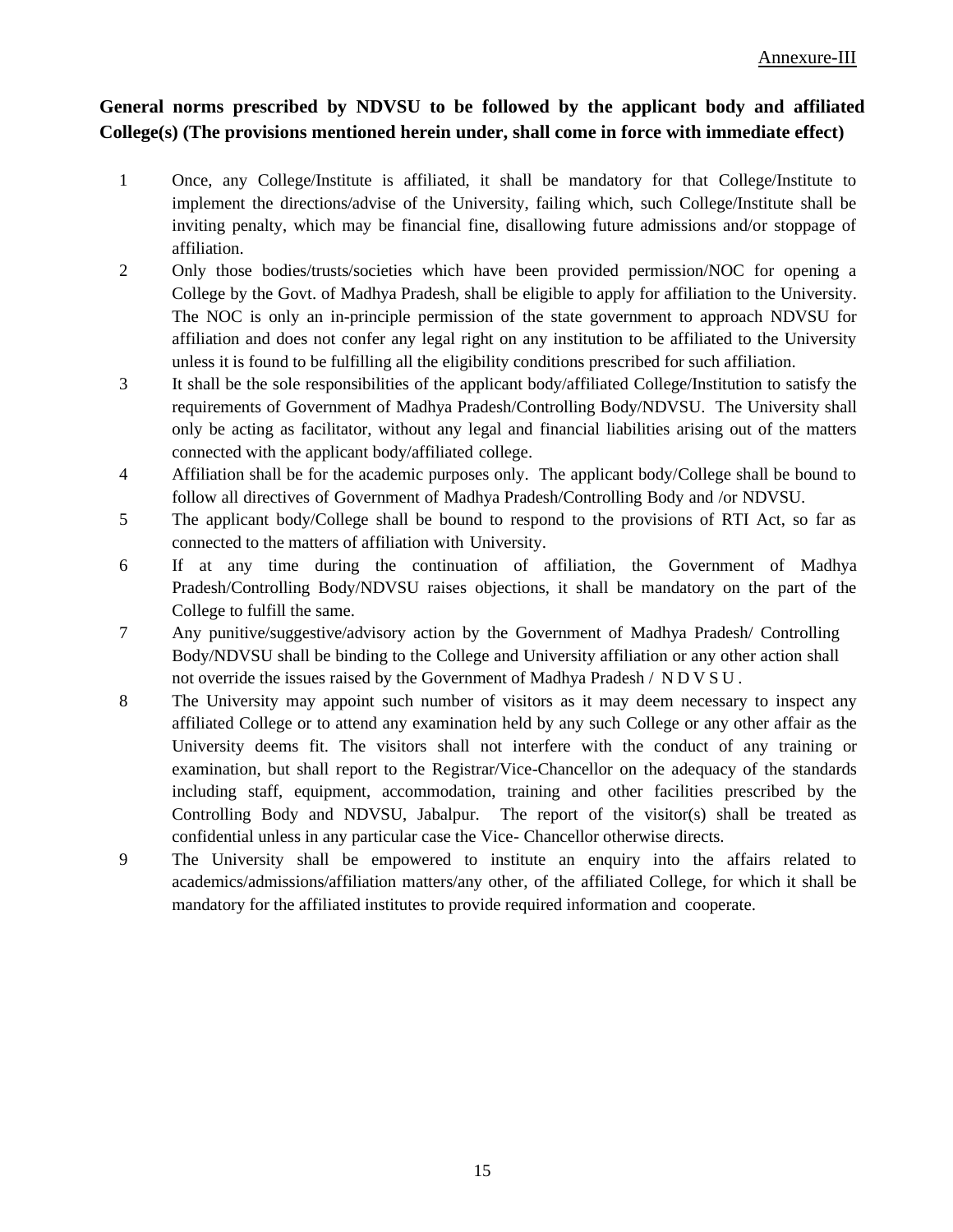#### **Procedure of applying for provisional Affiliation**

- 1. The prescribed application form shall be made available at a charge of **Rs. 5,000/-** (Nonrefundable in the shape of Bank Draft in favour of Comptroller, NDVSU, Jabalpur, to those applicants who have been provided NOC by the Government of Madhya Pradesh for opening of a new Private Institute/College. The person/body requiring application shall have to apply on the letter head and official seal of the body to which NOC has been provided by the Government of Madhya Pradesh along with an attested copy of the NOC.
- 2. Application for affiliation shall be in the prescribed format along with application processing fee of **Rs.50,000** (Non-refundable) in the shape of Bank Draft in favour of Comptroller, NDVSU, Jabalpur. This application shall be valid for only forthcoming academic session. If the applicant fails to obtain affiliation of the University/permission from Government of Madhya Pradesh to start the Institute/College in that particular session, it shall have to apply afresh for the next session, by obtaining fresh prescribed application form and depositing application processing fee.
- 3. Applicants should have submitted all the required documents to the Government of Madhya Pradesh as per the terms & conditions of the NOC, before applying for affiliation along with proof. Otherwise, the application shall be rejected.
- 4. Incomplete applications shall be rejected and fee forfeited. However, applicant shall be free to file fresh application.
- 5. The application processing fee shall be non refundable, even in cases of withdrawal of application, rejection of application and University deciding to not to grant affiliation.
- 6. When requirements for affiliation are completely met, the management for the proposed Institute/College will file the application, make a presentation of the facilities to the University authorities, submit a video CD of the available facilities and invite the inspection team of the University. The applicant body shall have to deposit an Inspection fee of **Rs. 1.50 lakh** (Nonrefundable) to the University in the shape of Bank Draft in favour of Comptroller, NDVSU, Jabalpur for fresh admissions.
- 7. Consequent to presentation and viewing the video CD and depositing of Inspection Fee, if the University Authorities are satisfied that the facilities developed by the applicant body are prima facie worth inspecting, the University shall send a team for inspection. If the facilities are seemingly inadequate, the applicant body shall be communicated so during the presentation and in writing also. In such a case, the applicant body shall develop adequate facilities and again make a presentation, with fresh video CD to the University Authorities.
- 8. The University may decide such authorities, who shall be present at the time of presentation for recommending adequacy/otherwise to the University.
- 9. The Inspection team (as constituted by the University) shall visit the College after satisfactory presentation and receiving invitation letter. The team shall submit the report to the Registrar for placing before the next Academic Council meeting.
- 10. If the Academic Council approves, the report along with Academic Council recommendations shall be put to the next Board of Management (BOM) meeting. Otherwise, it will be returned back to the applicant body of the proposed Institute/College for improving the facilities and reinspection on a future date. If approved also by the BOM, the University shall issue orders of provisional affiliation which shall be communicated to the applicant body within 4 weeks.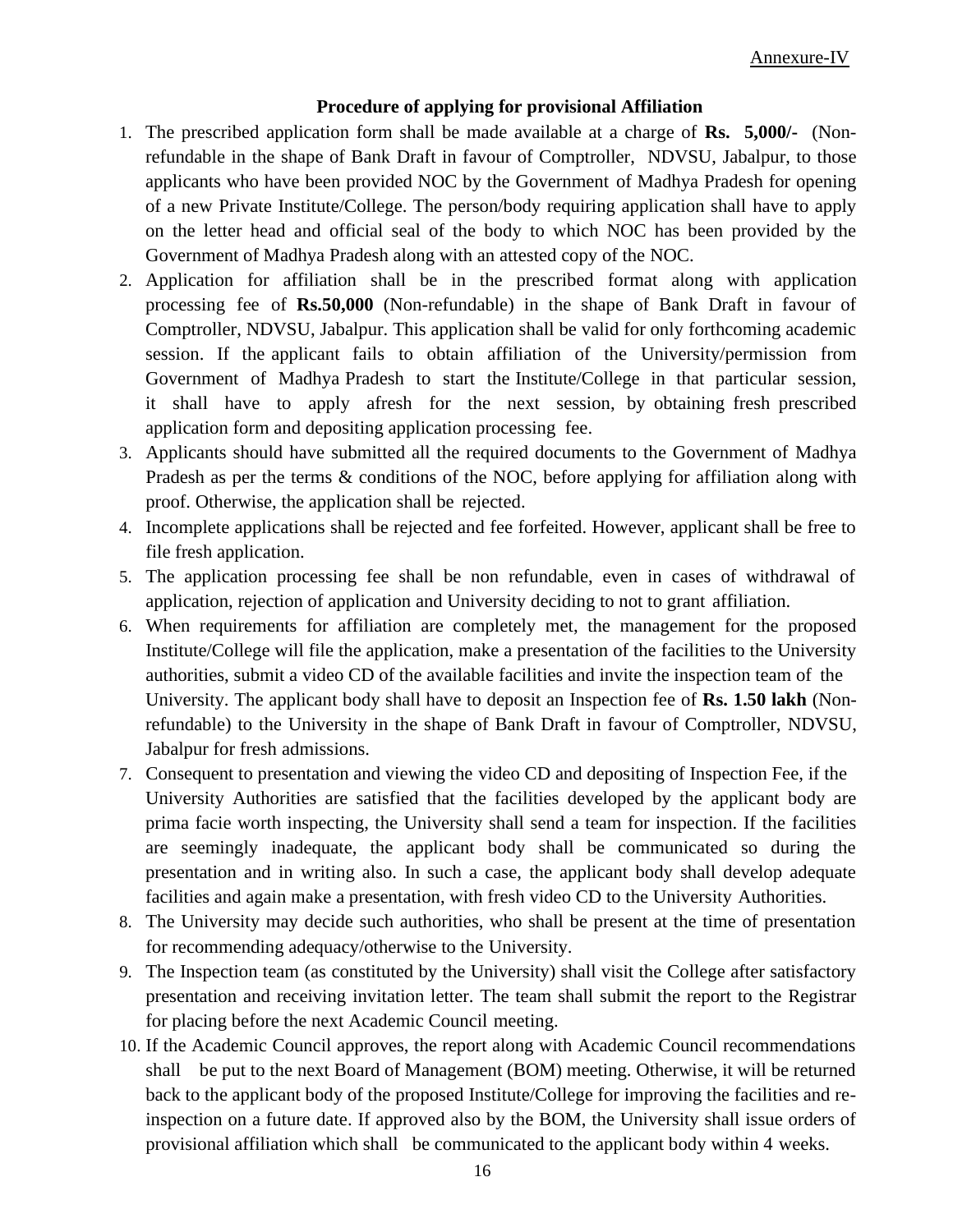### **Affiliation and Administrative Expenses to be paid by the concerned Institute for affiliation in the First Year**

- 1. The applicant body will be required to complete staff recruitments and inform the University.
- 2. After receiving permission from Government of Madhya Pradesh to start the College/admit the students, the applicant body having completed the recruitment process, it shall invite the University team for Inspection (as constituted by the University). The applicant body shall have to deposit an Inspection fee of **Rs. 1.50 lakh** (Non-refundable) to the University in the shape of Bank Draft in favour of Comptroller, NDVSU, Jabalpur for fresh admissions.
- 3. At the time of inspection, the applicant body should ensure that all the required staff (teaching as well as non-teaching) has been recruited and present during the time of inspection, failing which, affiliation may be denied and the entire process of affiliation shall have to be started afresh.
- 4. If the staff and other facilities are adequate, the University will give a letter for deposit of the affiliation fee of **Rs. 5.00 lakh** (Non-refundable) for the initial fresh admission and subsequently **Rs.6.00 lakh (Rupees 5.00 lakh for fresh admission and Rupees 1.0 lakh for the second year)** annually till the permanent affiliation is granted by NDVSU. The payments will be made in shape of Bank Draft in favour of Comptroller, NDVSU, Jabalpur.
- 5. After deposit of the affiliation fee, the University will issue orders for its Affiliation.
- 6. **Annual administration expenses @ 5.0%** of the total fees paid by all the students enrolled in the institute shall be payable to the university by the institution every year before the commencement of academic session.
- 7. The College should tender a bank guarantee of **Rs. 30.0 lakh (Rupees Thirty lakh only)** as a surety and assurance of its financial capabilities before admitting students to the first year. The guarantee money will be forfeited if the College/Institute fails to comply with the prescribed rules and regulations of the regulating body.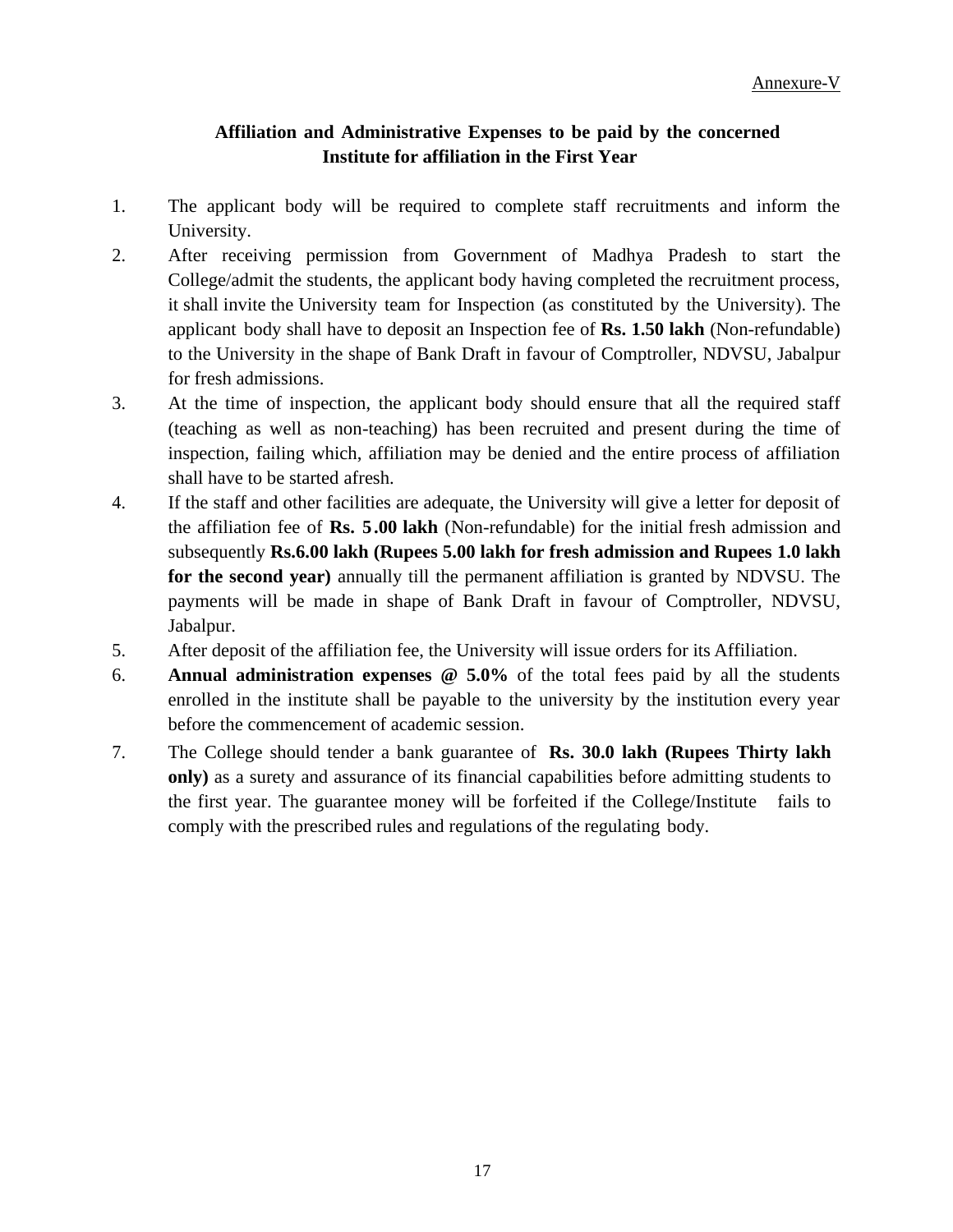#### **Admission of students, subsequent annual affiliations and permanent affiliation**

- 1. The College shall not be able to admit students for any academic session without clear cut permission of the NDVSU (if required) and subsequent grant of Annual affiliation by the University.
- 2. The admission of students in the College/Institute shall be strictly as per the procedure and guidelines given in the prospectus. The admission will be through University Counseling as per merit list of entrance test conducted by University or agency decided by University. There will be no Management quota.
- 3. Before the end of first academic session, the management of the College will make a presentation of the facilities to the University authorities, submit a video CD of the so far developed facilities and invite the Annual Inspection team of the University. The applicant body shall have to deposit an Annual Inspection fee of **Rs. 1.0 lakh** (Nonrefundable) to the University in the shape of Bank Draft in favour of Comptroller, NDVSU, Jabalpur for the second year.
- 4. If the University authorities are satisfied that the facilities developed by the body applicant are prima facie worth inspecting, the University shall send a team for inspection. If the facilities are seemingly inadequate, the applicant body shall be communicated so during the presentation and in writing also. In such a case, the applicant body shall develop adequate facilities, well before the admissions of the next academic session, failing which the College shall not be allowed to admit fresh students.
- 5. There will be inspection every year by the University for Annual Provisional affiliation.
- 6. **Annual administration expenses @ 5.0%** of total fees paid by all the enrolled students shall be payable to the university by the institution every year before the commencement of academic session even after permanent affiliation
- 7. For getting permanent affiliation, consequent to fulfilling the conditions mentioned above upto the satisfaction of the university but not before **05 years** of initial affiliation, subject to the Rules and Guidelines of controlling body and/ or NDVSU issued from time to time, the College shall be required to deposit one time affiliation fee of **Rs. 30.0 lakh** (Rupees Thirty lakh only) in the shape of Bank Draft in favour of Comptroller, NDVSU, Jabalpur. This amount shall be Non-refundable. This amount shall be forfeited, in case the College fails to fulfill the minimum norms and requirements as per Nanaji Deshmukh Veterinary Science University, Jabalpur at any subsequent date. In such cases, no students shall be allowed to be admitted to such institute.

#### **GUIDELINES OF PERMANENT AFFILIATION**

The College/Institute seeking Permanent Affiliation has to submit an application along with all supporting documents and payment of requisite inspection fee of Rs. 2.50 lakhs (Rs. 1.50 lakh for fresh admission and Rs. 1.00 lakh for existing professional year other than fresh admission) or as approved by the University from time to time. After scrutiny of application, Permanent Affiliation shall be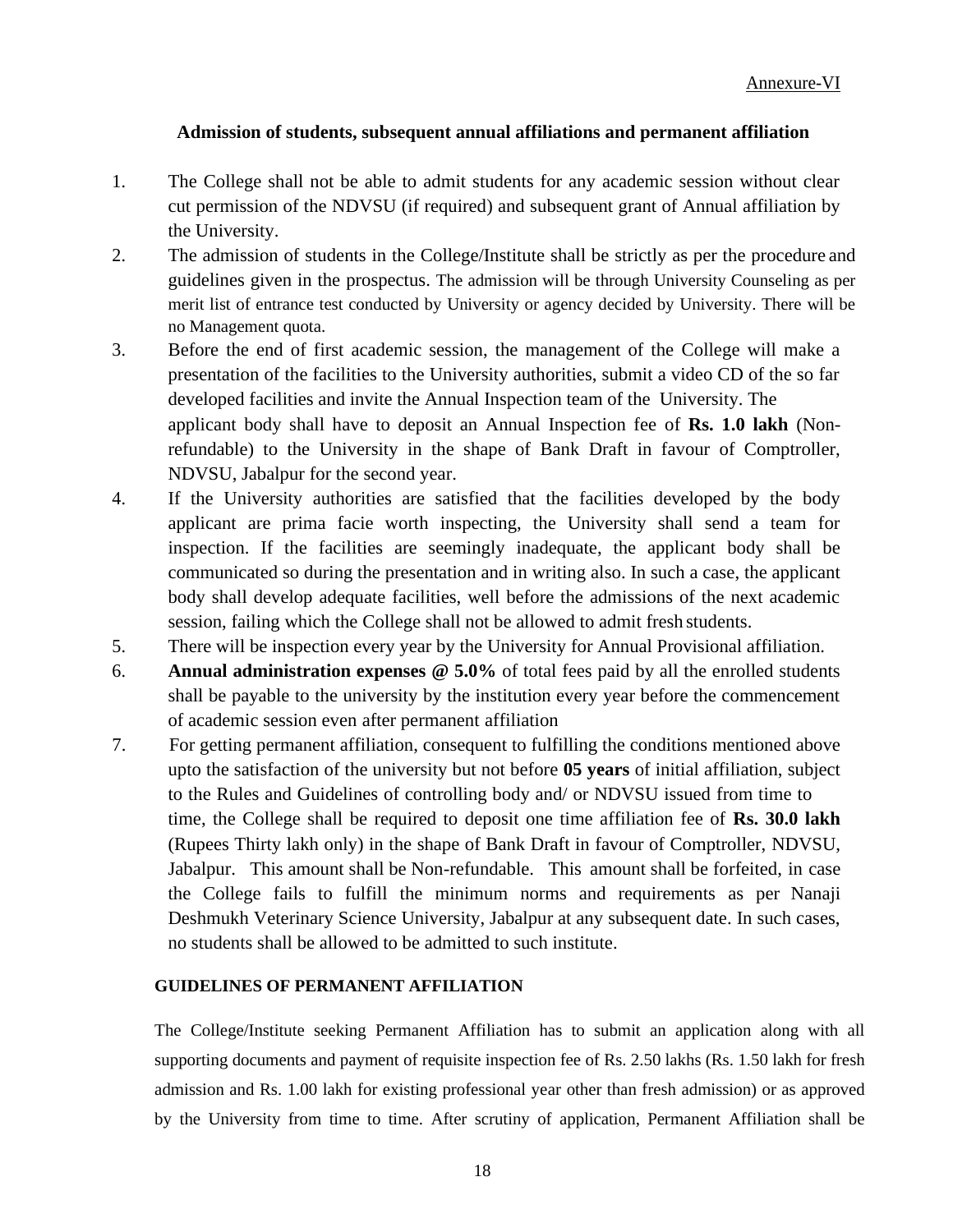granted by the University as per following guidelines:

- 1. The College/Institute shall have five years of standing.
- 2. The College/Institute shall have Faculty/Infrastructure as per University norms.
- 3. After inspection if the University is satisfied for granting Permanent affiliation, the College/Institute shall have to pay Rs. 30.00 lakh in the form of Demand draft (non-refundable). The amount shall be forfeited in case the College/Institute fails to fulfill the required norms and requirements as per NDVSU, Jabalpur at any subsequent date. In such case no student shall be allowed to be admitted to such College/Institute.
- 4. The University will inspect the College/Institute for the Course offered every Academic Year before the counseling process for admission and the College/Institute has to pay requisite inspection fee of Rs. 2.50 lakhs (Rs. 1.50 lakh for fresh admission and Rs. 1.00 lakh for existing professional year other than fresh admission) or as approved by the University from time to time
- 5. The Validity of Permanent Affiliation is 08 years and the College/Institute shall apply for renewal of Permanent Affiliation status after competition of 08 years by paying the requisite fee of Rs. 30.00 lakh.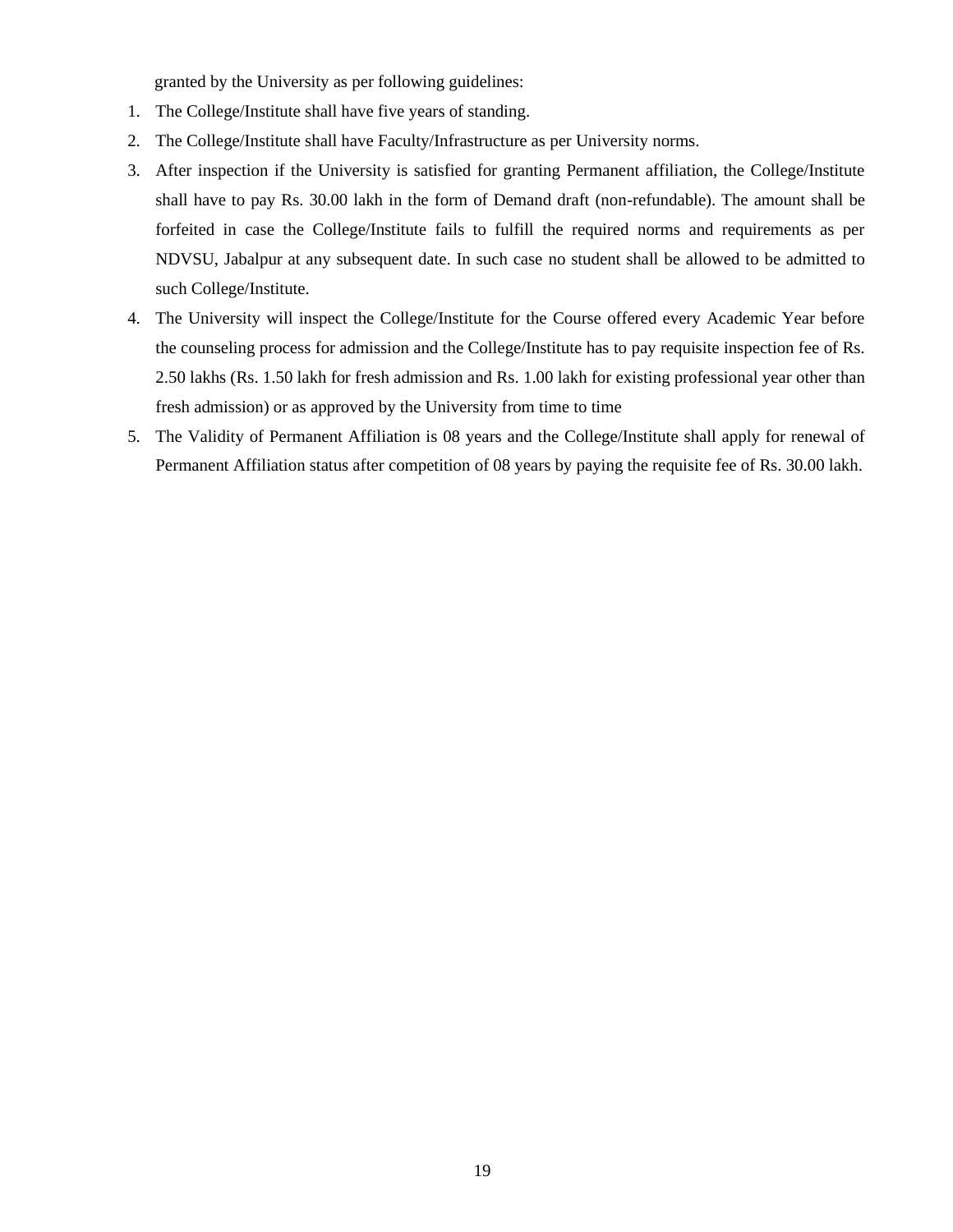### **DECLARATION (TO BE PRODUCED ON Rs. 1,000/- NON JUDICIAL STAMP PAPER ATTESTED BY NOTARY PUBLIC)**

|       | (Organization/trust/society) solemnly declare that:                                            |
|-------|------------------------------------------------------------------------------------------------|
|       | 1. I have applied for affiliation of institute (named below) for award of the Animal Husbandry |
|       | Diploma to Nanaji Deshmukh Veterinary Science University, Jabalpur on the prescribed           |
|       | form along with prescribed fee.                                                                |
|       | 2. The details about the institute are given below:                                            |
| 2.1   | Name of Institution (in capitals letters)                                                      |
|       |                                                                                                |
|       |                                                                                                |
|       |                                                                                                |
|       |                                                                                                |
| 2.2   | Complete Postal Address of the Institute (in capital letters)                                  |
|       |                                                                                                |
|       |                                                                                                |
|       |                                                                                                |
| 2.3   | Institute phone numbers with STD code                                                          |
|       |                                                                                                |
|       |                                                                                                |
| 2.4.1 | Name and complete postal address of controlling organization/trust/society (in                 |
|       | capital letters)                                                                               |
|       |                                                                                                |
|       |                                                                                                |
|       |                                                                                                |
|       |                                                                                                |
|       | Authorized signatory's phone numbers with STD code                                             |
|       |                                                                                                |
|       |                                                                                                |
|       |                                                                                                |

Details of ownership rights of land and building and blue print are provided.

- 3. Detailed infrastructure facilities etc are given in Annexure entitled on its page REQUIREMENTS FOR AFFILIATION OF A NEW COLLEGE/INSTITUTE FOR ANIMAL HUSBANDRY DIPLOMA INFRASTRUCTURAL PROVISIONS consisting of total……………pages, duly filled in on behalf of me.
- 4. On behalf of the Applicant Body, of which I am authorized declaring representative, I have full knowledge of the norms of the Govt. of Madhya Pradesh/NDVSU, Jabalpur.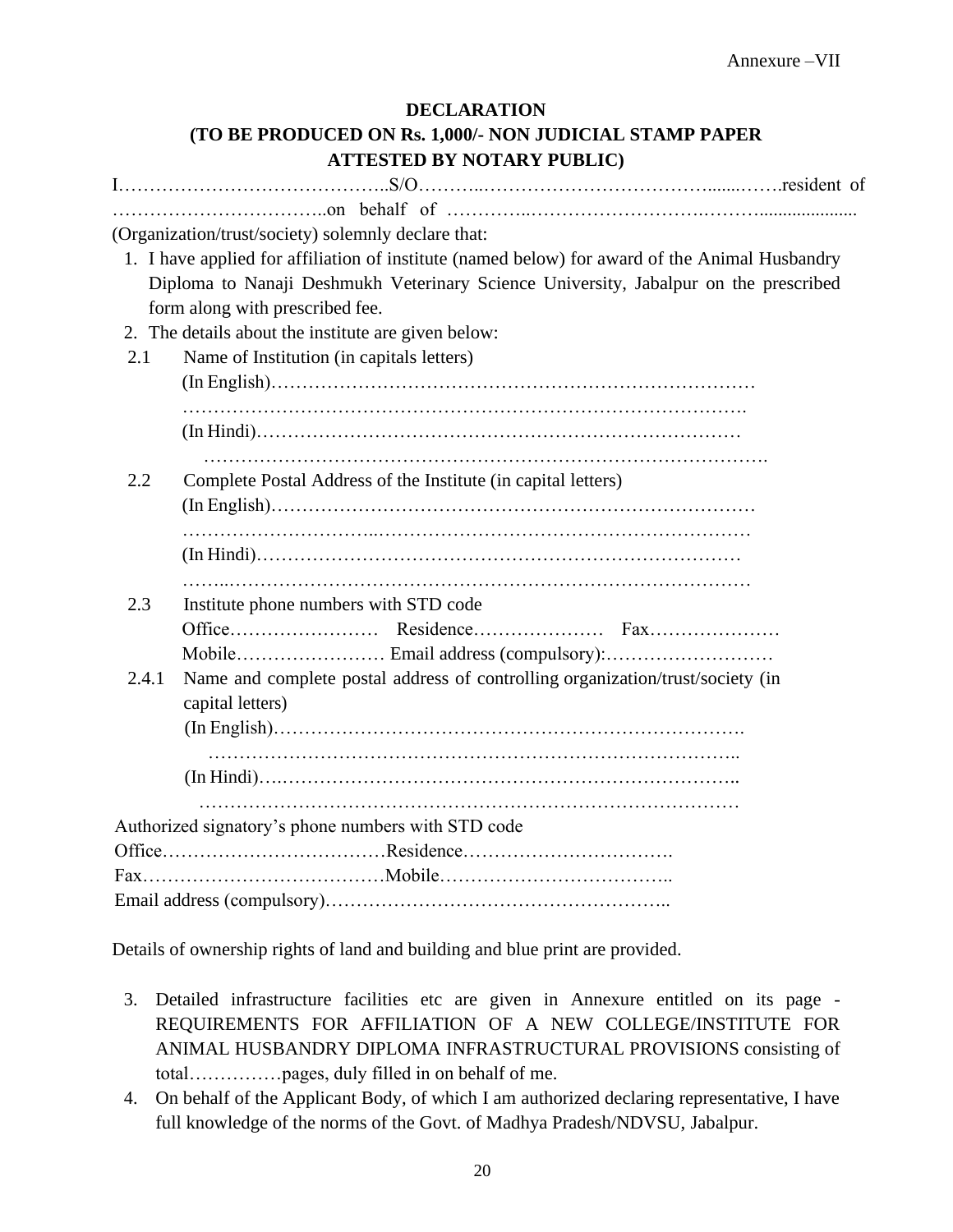- 5. On behalf of the Applicant Body, of which I am authorized representative, I am fully aware that the diploma programme, to which the Applicant Body, of which I am authorized declaring representative, has applied, is governed by the norms of the Government of Madhya Pradesh/NDVSU, Jabalpur.
- 6. On behalf of the Applicant Body, of which as authorized declaring representative, I declare that it shall be binding on the Applicant Body to fully, in letter and spirit, follow the norms of the Govt. of Madhya Pradesh/NDVSU, Jabalpur as laid down at present as well as in future.
- 7. On behalf of the Applicant Body, of which I am authorized declaring representative, I declare that it shall be binding on the Applicant Body to fully, in letter and spirit, abide by the guidelines/advises/directives etc. provided by the NDVSU/Govt. of Madhya Pradesh including their authorities.
- 8. On behalf of the Applicant Body, of which I am authorized declaring representative, I declare that it shall be binding on the Applicant Body fully, in letter and spirit, abide by the norms of affiliation as laid down at present as well as in future of the Nanaji Deshmukh Veterinary Science University, Jabalpur.
- 9. Details of management committee members along with verified address (by Tehsildar/ Revenue Officer) and their photographs are provided in Annexure 3.
- 10. I hereby declare that the said College/Institute (which has applied for affiliation) shall abide all the rules and regulations, orders, instruction etc. issued by the University and also framed by in the future, failing which the University reserves the right to withdraw the affiliation.
- 11. The above information in Para 1 to 10 is correct to the best of my knowledge and nothing, herein, has been concealed.

Annexure enclosed with it:

- a) Annexure 1: Prescribed format duly filled and signed YES/NO
- b) Annexure 2: Copy of ownership rights of land and building and blue print of the existing & proposed building. YES/NO
- c) Annexure 3: The details of management committee members along with verified address (by Tehsildar/ Revenue Officer) and their photographs. YES/NO

|                | Signature                                              |
|----------------|--------------------------------------------------------|
| Date:          | (Authorized signatory on behalf of organization/trust) |
| Place:         |                                                        |
| Witness 1:     | Witness 2:                                             |
| Name:          | Name:                                                  |
| Father's name: | Father's name:                                         |
| Full Address:  | Full Address:                                          |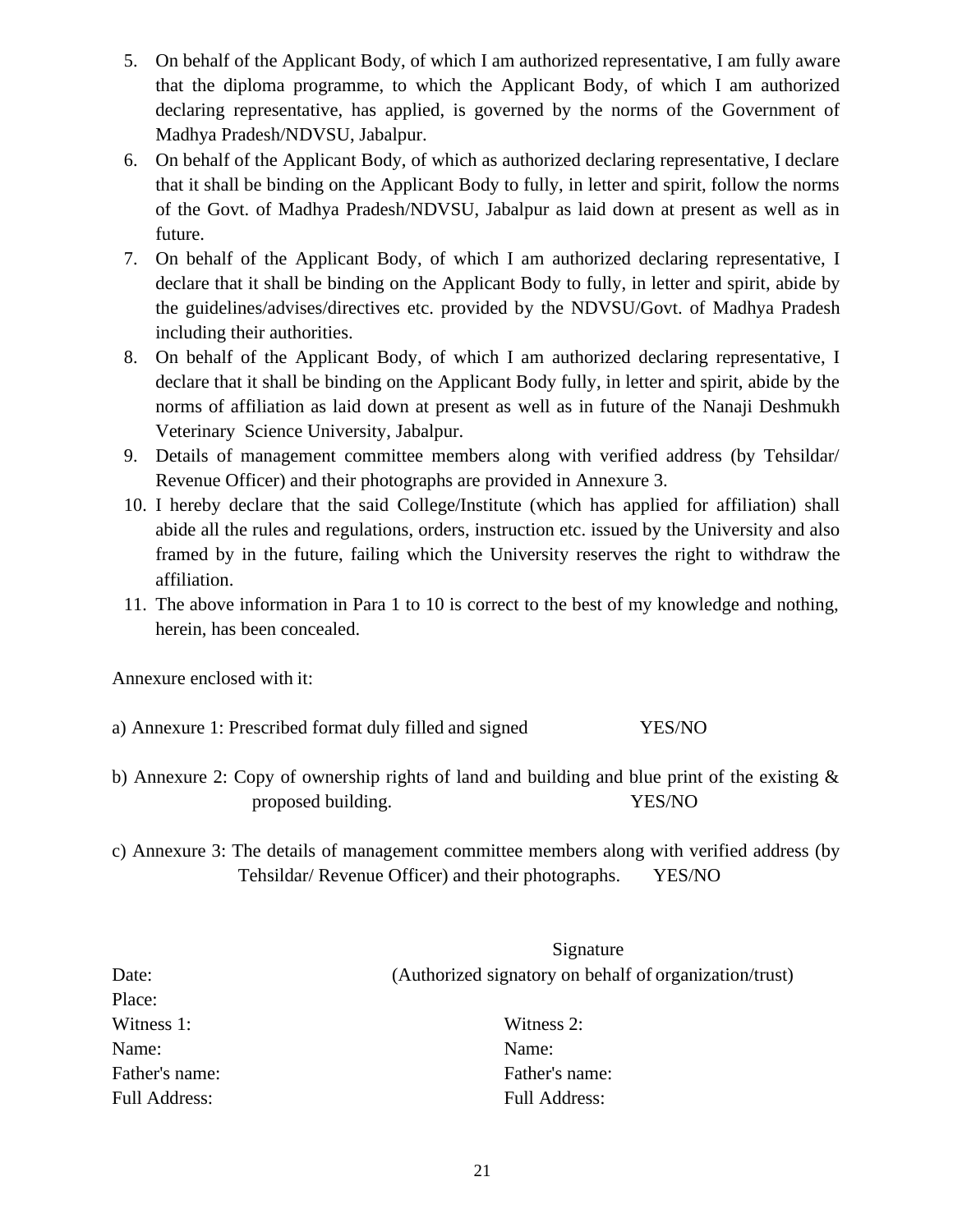#### **Financial Penalties to be imposed on College/Institute for deficiencies**

Penalties in the form of fine may be up to the following limits, as recommended by the Inspectors/Visitors/Authorized Persons.

| Items of Deficiencies                      | <b>Amount in Rupees</b>      |
|--------------------------------------------|------------------------------|
| 1. Building                                | 60,000                       |
| 2. Staff                                   | 60,000                       |
| 3. Library                                 | 30,000                       |
| 4. Equipments                              | 30,000                       |
| 5. General upkeep of the campus            | 15,000                       |
| 6. Delayed submission of examination marks | 15,000                       |
| 7. Other deficiencies                      | As decided by the University |

Imposition of penalty shall be subject to the recommendations in the Inspection Report and its approval by the Academic Council, which shall have a right to modify and/or wave off the recommended penalty also. Decision of the Academic Council shall be final in the matter. A warning letter will be issued to the College/Institute before imposing financial penalty.

Affiliation orders of applicant College/Institute will not be issued and admissions for the current year will not be made until the deficiencies pointed out by the inspection committee are met.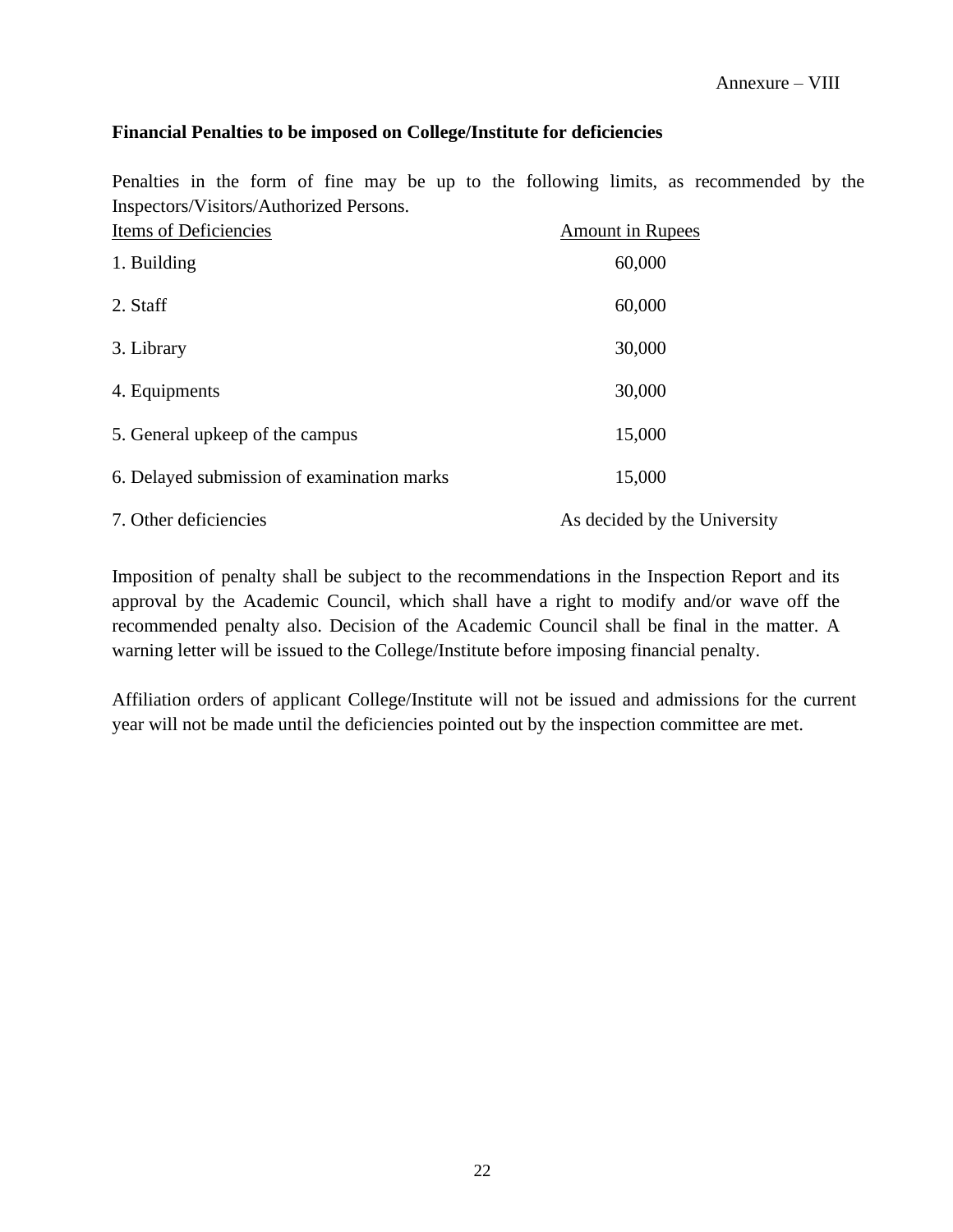#### **Minimum Standard Requirements**

- 1. **Sections**: Each College/Institute shall have the following Sections under the administrative control of the Principal of the Polytechnic College.
	- a. Livestock Production Section
	- b. Pre Clinical Section
	- c. Clinical Section
- 2. **Land Requirement and Accommodation**: A minimum of 6 -7 acres of land on long term lease or ownership in the name of Institution. In general the ratio of carpeted area and open (circulation) area in the campus should be 1:1.

#### a. **Common facilities**:

|             | i. Principal's office with attached toilet $&$ retiring room                     |                | $500$ Sq ft |  |  |
|-------------|----------------------------------------------------------------------------------|----------------|-------------|--|--|
|             | ii. Visitor's room                                                               |                | 300 Sq ft   |  |  |
| iii.        | Committee cum Seminar room                                                       |                | $600$ Sq ft |  |  |
|             | iv. Office (academic and budget section)                                         |                | 300 Sq ft   |  |  |
| $V_{\odot}$ | Record room                                                                      |                | 150 Sq ft   |  |  |
|             | vi. Store                                                                        |                | 300 Sq ft   |  |  |
|             | vii. Computer room                                                               |                | 300 Sq ft   |  |  |
|             | viii. Toilet facilities for visitors, staff and students                         |                |             |  |  |
|             | ix. Canteen                                                                      |                |             |  |  |
|             | x. Library cum reading room with adequate seating accommodation, books,          |                |             |  |  |
|             | internet and photocopying facility                                               |                | 450 Sq ft   |  |  |
|             | xi. Two lecture halls with a seating capacity for 60-100 students                |                |             |  |  |
|             | 1200 Sq ft each                                                                  |                |             |  |  |
|             | xii. Play grounds with games and sports facilities                               |                |             |  |  |
| xiii.       | Hostel for boys and girls with common room. Mess etc.                            |                |             |  |  |
|             | b. Section wise facilities:                                                      |                |             |  |  |
|             | i. Livestock Production Section:                                                 |                |             |  |  |
|             | 1. 2 Faculty rooms                                                               | 150 Sq ft each |             |  |  |
|             | 2. One lab                                                                       | 1200 Sq ft     |             |  |  |
|             | 3. Animal Sheds (Bull, Cattle/Buffalo, Sheep/Goat, Pig and Poultry)              |                |             |  |  |
|             | 1000 Sq Yard                                                                     |                |             |  |  |
|             | 4. Fodder production area                                                        | 3 acres        |             |  |  |
|             | ii. Pre Clinical Section                                                         |                |             |  |  |
|             | 1. 2 Faculty rooms                                                               | 150 Sq ft each |             |  |  |
|             | 2. One lab                                                                       | 1200 Sq ft     |             |  |  |
|             | iii. Clinical Section                                                            |                |             |  |  |
|             | 1. 2 Faculty rooms                                                               | 150 Sq ft each |             |  |  |
|             | 2. Veterinary Hospital                                                           | $5000$ sq ft   |             |  |  |
|             | ration cum record room. Dispensary, Waiting hall. Treatment hall. AI room. Minor |                |             |  |  |

 (Registration cum record room, Dispensary, Waiting hall, Treatment hall, AI room, Minor operation Theatre, Diagnostic Lab, Semen processing Lab)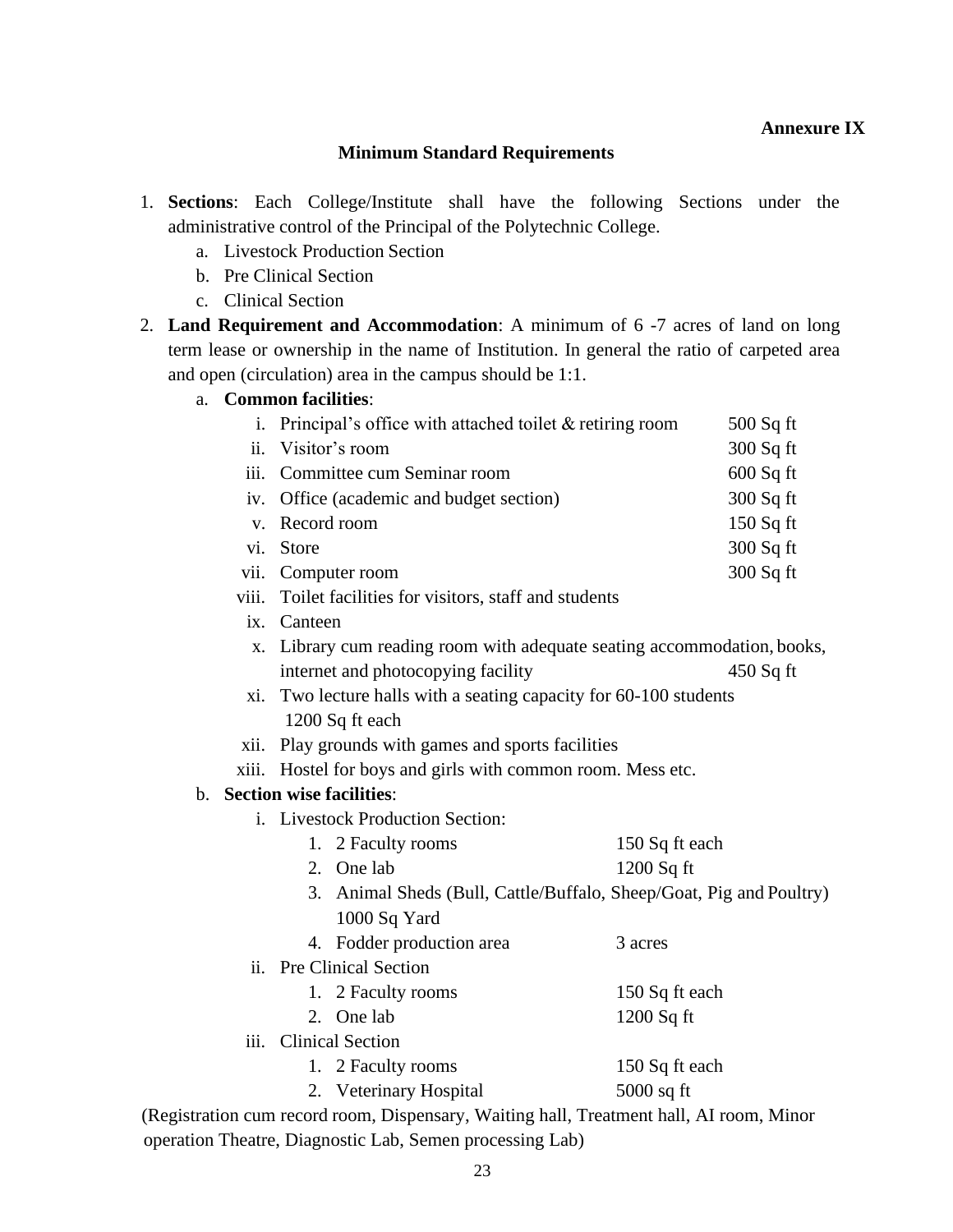### **3. Staff**

A Diploma College seeking affiliation with NDVSU should have following teaching and non teaching posts:

| S.  | Name of post               | Number required |
|-----|----------------------------|-----------------|
| No. |                            |                 |
| 1.  | Principal                  | 01              |
| 2.  | <b>Assistant Professor</b> | 04              |
| 3.  | Accountant                 | $_{01}$         |
| 4.  | Computer Operator/ Clerk   | 02              |
| 5.  | Laboratory Technician      | 01              |
| 6.  | Laboratory attendant       | $_{01}$         |
| 7.  | Driver                     | 01              |
| 8.  | Peon/Chowkidar             | 04              |

**The basic qualification for teaching staff should be B.V.Sc. & A.H.**

### 4. **a) Common Facilities**:

- i. Two lecture halls fitted with Black boards
- ii. Seminar room fitted with multimedia projection system
- iii. Library equipped with sufficient books related to veterinary and animal husbandry, internet facility, photocopier and chairs for reading.

| b)  | <b>Equipments</b>                            |                     |
|-----|----------------------------------------------|---------------------|
| Sr. | <b>Particulars</b>                           | <b>Requirements</b> |
| No. |                                              |                     |
| 1.  | Clippers / Electric / manual                 | $\overline{2}$      |
| 2.  | Metal/Plastic tags along with applicator     | As per need         |
| 3.  | Electric disbudder                           | 4                   |
| 4.  | Burdizo castrator (Cattle and Sheep/Goat)    | $\overline{2}$      |
| 5.  | Housing models                               | 1 for each species  |
| 6.  | Animal models                                | 1 for each species  |
| 7.  | Pig catcher                                  | 1                   |
| 8.  | Needle teeth clipper                         | 1                   |
| 9.  | Milking machine set                          | 1                   |
| 10. | Milking cans                                 | 4                   |
| 11. | Chaffing machine                             | 1                   |
| 12. | Weighing machine $(100 \text{ Kg})$          |                     |
| 13. | Farm equipment and implement                 | As per requirement  |
| 14. | Skelton of buffalo/Cattle                    | 1 each              |
| 15. | <b>Monocular Microscope</b>                  | 10                  |
| 16. | <b>Binocular Microscope</b>                  | 2                   |
| 17. | <b>Slide Cabinet</b>                         | $\mathbf{1}$        |
| 18. | Haemocytometer sets                          | 10                  |
| 19. | Haemoglobinometer sets                       | 10                  |
| 20. | Common balance                               | $\overline{2}$      |
| 21. | Marble ointment slabs $(1'x 1'')$            | 10                  |
| 22. | Measuring glasses/ cylinders of various size | 20                  |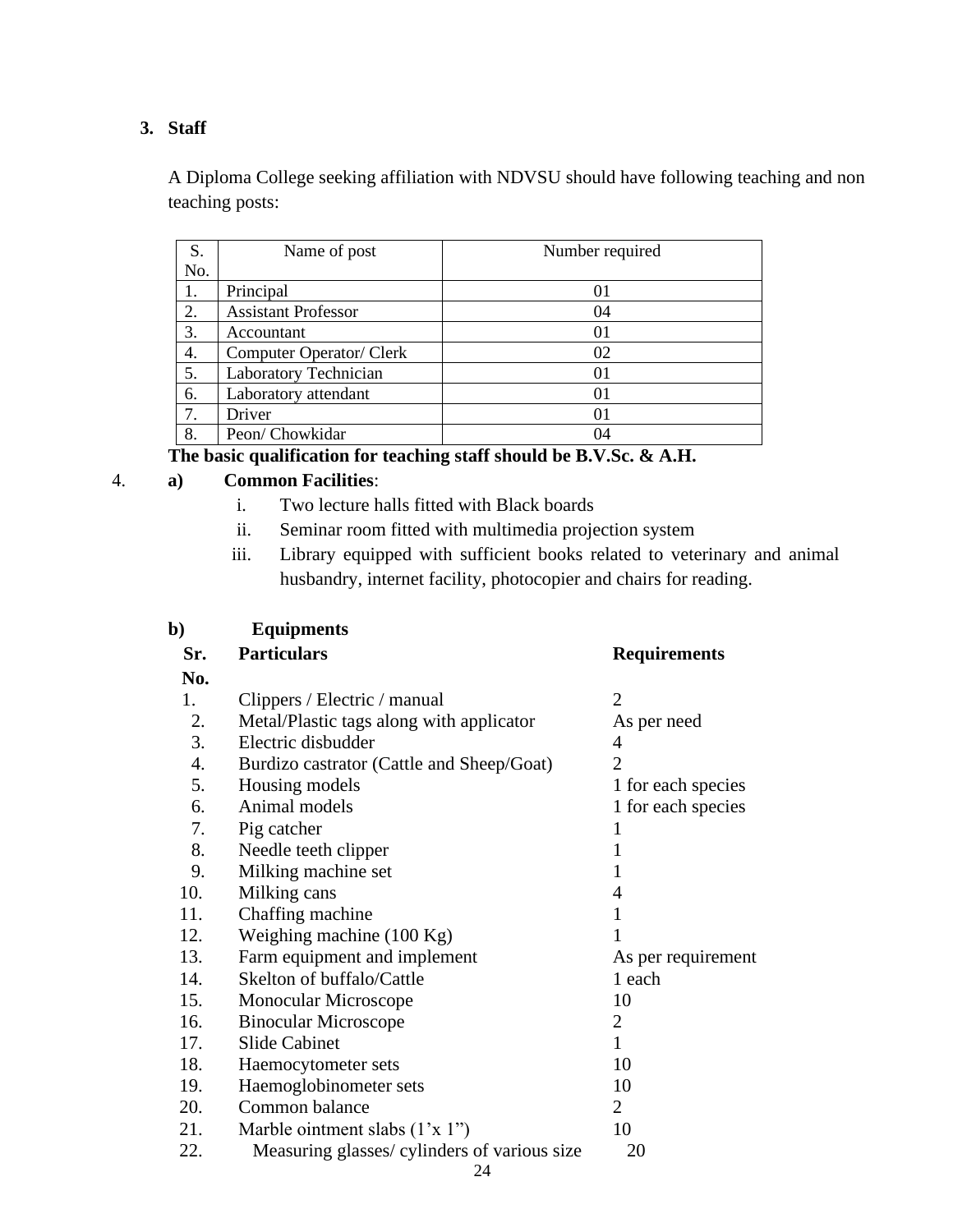| 23. | pH meter (digital)                        | $\mathbf{1}$       |
|-----|-------------------------------------------|--------------------|
| 24. | Hot air oven                              | $\mathbf{1}$       |
| 25. | Refrigerator                              | $\overline{c}$     |
| 26. | <b>Distillation Unit</b>                  | $\mathbf{1}$       |
| 27. | Water bath                                | 1                  |
| 28. | Artificial Vagina (assort)                | 2 for each species |
| 29. | Animal chutes                             | 3                  |
| 30. | AI sets                                   | 10                 |
| 31. | Liquid nitrogen cylinders                 | $\overline{2}$     |
| 32. | <b>Staining Jars</b>                      | 10                 |
| 33. | Obstetrical sets                          | $\overline{c}$     |
| 34. | Whelping set                              | $\overline{2}$     |
| 35. | Vaginal speculum                          | 2 for each species |
| 36. | Semen shipper                             | 2                  |
| 37. | Thermos flasks                            | $\overline{2}$     |
| 38. | Small animal operation table              | $\mathbf{1}$       |
| 39. | Dressing drums (small)                    | $\overline{4}$     |
| 40. | Dressing drums (large)                    | 4                  |
| 41. | Gray's mouth gags                         | $\overline{4}$     |
| 42. | Endotracheal tubes                        | $\overline{2}$     |
| 43. | <b>Trocar and Cannula</b>                 | $\overline{4}$     |
| 44. | Surgical pack for animals                 | $\overline{4}$     |
| 45. | Teat and udder instruments                | $\overline{4}$     |
| 46. | <b>Biopsy</b> instruments                 | $\overline{2}$     |
| 47. | Shoes $&$ shoeing equipment               | 1 set              |
| 48. | Tooth rasp and tooth cutter               | 1 each             |
| 49. | <b>Hoof Trimmer</b>                       | 1 set              |
| 50. | Stethoscopes                              | 5                  |
| 51. | I/V drip stands                           | 5                  |
| 52. | Containers for biomedical waste           | 5                  |
| 53. | Consumables<br>(Chemicals,<br>Glasswares, | As per need        |
|     | Plasticwares etc.)                        |                    |

#### **a. Animals**

| $\mathbf{1}$ . | Animal Sheds                      |    |
|----------------|-----------------------------------|----|
| 1.             | Cattle and buffalo (live animals) | 10 |
| 2.             | Sheep and Goat (live animals)     | 10 |
| 3.             | Pigs                              | 5  |
| 4.             | <b>Poultry Birds</b>              | 50 |

ii. Veterinary Hospital: A veterinary hospital will be considered functional if a minimum of 15-20 large/small animal cases are presented every day on an average. In case the Veterinary hospital is not getting the required number of cases, then District level State Govt. hospital (having at least 15-20 clinical cases per day) should be attached for clinical training with the permission of Competent Authority/Director Animal husbandry.